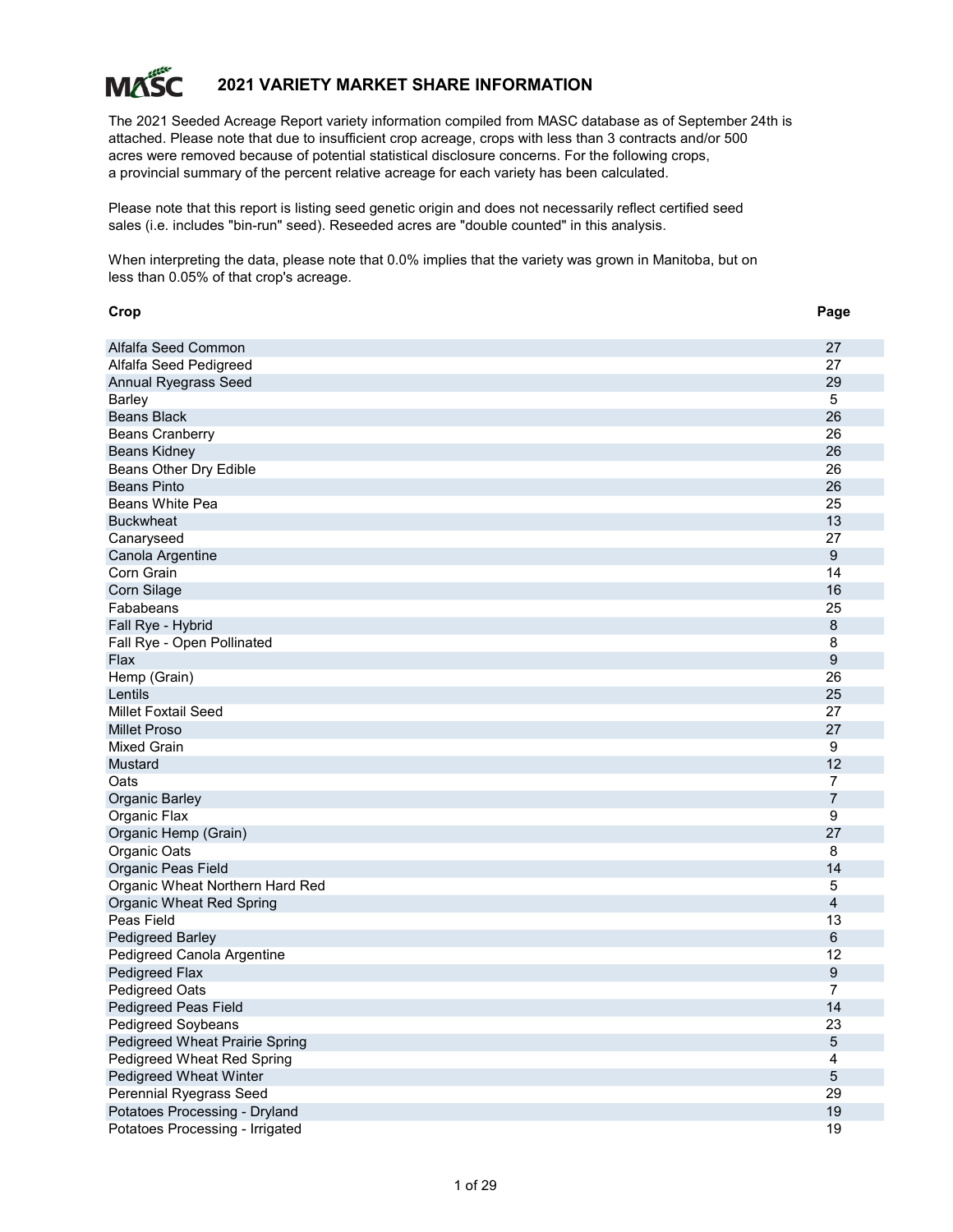| Crop                          | Page |
|-------------------------------|------|
| Potatoes Table                | 19   |
| Rapeseed                      | 12   |
| Soybeans                      | 20   |
| Sunflowers (Non-Oil)          | 13   |
| Sunflowers (Oil)              | 12   |
| <b>Tall Fescue Seed</b>       | 29   |
| <b>Timothy Seed Pedigreed</b> | 28   |
| Triticale                     | 8    |
| <b>Triticale Winter</b>       | 8    |
| Wheat Durum                   | 5    |
| Wheat Hard White Spring       | 4    |
| Wheat Northern Hard Red       | 5    |
| <b>Wheat Other Spring</b>     | 5    |
| <b>Wheat Prairie Spring</b>   | 4    |
| <b>Wheat Red Spring</b>       | 3    |
| <b>Wheat Winter</b>           | 5    |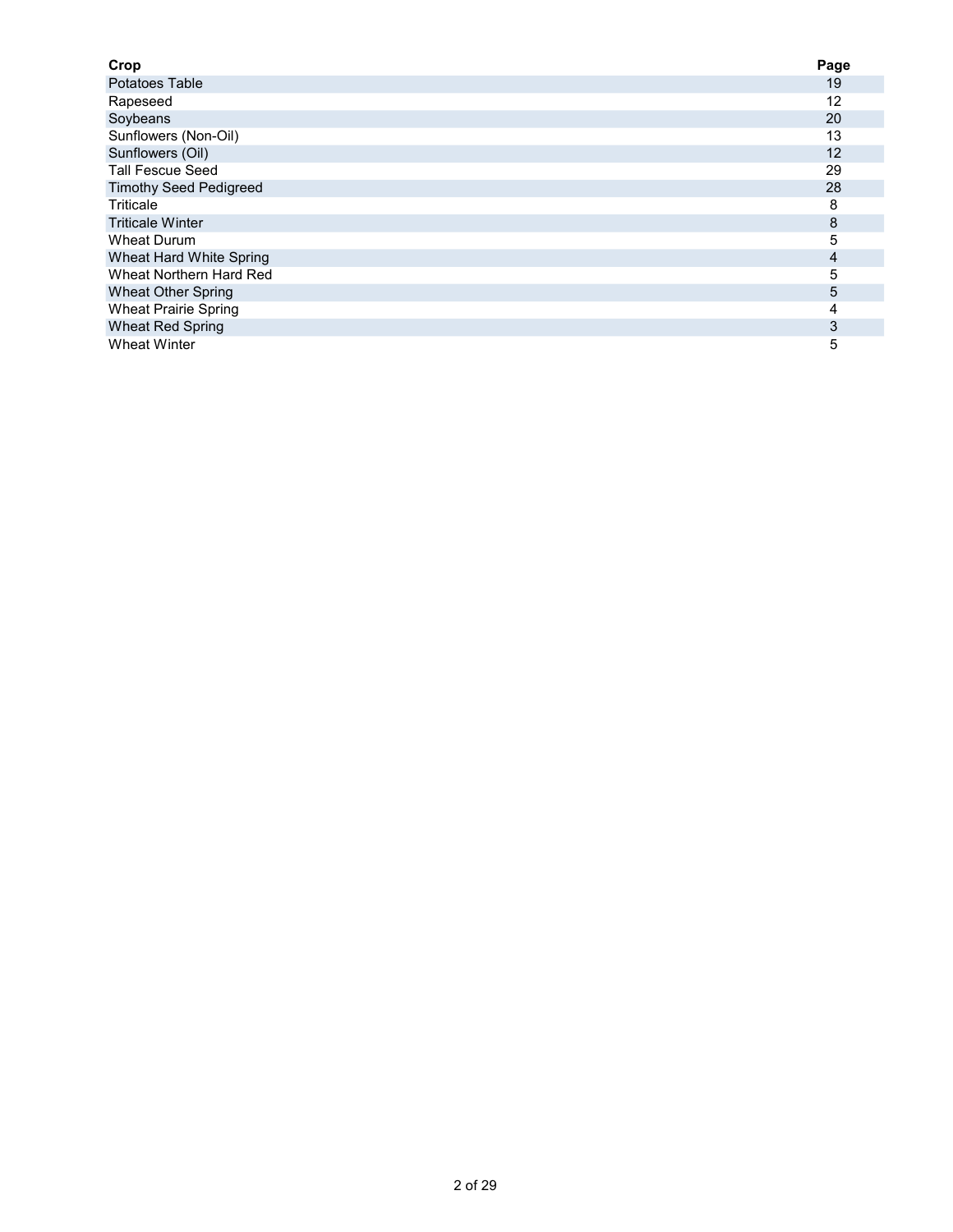# WHEAT RED SPRING - 2021 MANITOBA VARIETY ACREAGE REPORT

| AAC BRANDON                        | 51.6%        | <b>Based on</b> |
|------------------------------------|--------------|-----------------|
| AAC STARBUCK                       | 11.0%        | 2,470,659       |
| AAC VIEWFIELD                      | 8.3%         | <b>Acres</b>    |
| AAC WHEATLAND                      | 5.0%         | <b>Reported</b> |
| AAC REDBERRY                       | 5.0%         |                 |
| <b>BOLLES</b>                      | 4.0%         |                 |
| AAC ELIE                           | 3.9%         |                 |
| CARDALE                            | 1.8%         |                 |
| <b>CDC LANDMARK</b>                | 1.3%         |                 |
| <b>AAC TISDALE</b>                 | 1.1%         |                 |
| AAC LEROY VB                       | 1.0%         |                 |
| AAC CAMERON VB                     | 0.9%         |                 |
| <b>SY TORACH</b>                   | 0.7%         |                 |
| SY GABBRO                          | 0.6%         |                 |
| <b>CARBERRY</b><br><b>GLENN</b>    | 0.5%<br>0.4% |                 |
| <b>CS DAYBREAK</b>                 | 0.4%         |                 |
| <b>CDC STANLEY</b>                 | 0.3%         |                 |
| <b>CDC HUGHES</b>                  | 0.3%         |                 |
| AAC ALIDA                          | 0.2%         |                 |
| <b>CDC PLENTIFUL</b>               | 0.2%         |                 |
| <b>CDC VR MORRIS</b>               | 0.2%         |                 |
| SY CAST                            | 0.2%         |                 |
| <b>AC BARRIE</b>                   | 0.1%         |                 |
| <b>CDC ORTONA</b>                  | 0.1%         |                 |
| <b>CDC TEAL</b>                    | 0.1%         |                 |
| 5604HR CL                          | 0.1%         |                 |
| <b>HARVEST</b>                     | 0.1%         |                 |
| CDC GO                             | 0.1%         |                 |
| AAC REDWATER                       | 0.1%         |                 |
| <b>SHELLY</b>                      | 0.1%         |                 |
| <b>CDC IMAGINE</b>                 | 0.1%         |                 |
| AAC CONNERY                        | 0.1%         |                 |
| AAC MAGNET                         | 0.0%         |                 |
| WASKADA                            | 0.0%         |                 |
| <b>NEEPAWA</b><br><b>AC DOMAIN</b> | 0.0%<br>0.0% |                 |
| <b>AC SPLENDOR</b>                 | 0.0%         |                 |
| <b>CDC TITANIUM</b>                | 0.0%         |                 |
| <b>ROBLIN</b>                      | 0.0%         |                 |
| <b>AC INTREPID</b>                 | 0.0%         |                 |
| <b>CDC BOUNTY</b>                  | 0.0%         |                 |
| <b>SUPERB</b>                      | 0.0%         |                 |
| <b>KANE</b>                        | 0.0%         |                 |
| <b>FIELDSTAR VB</b>                | 0.0%         |                 |
| <b>AC STETTLER</b>                 | 0.0%         |                 |
| <b>MUCHMORE</b>                    | 0.0%         |                 |
| <b>CDC UTMOST</b>                  | 0.0%         |                 |
| 5605HR CL                          | 0.0%         |                 |
| <b>CDC BRADWELL</b>                | 0.0%         |                 |
| <b>SY BRAWN</b>                    | 0.0%         |                 |
| <b>COLUMBUS</b>                    | 0.0%         |                 |
| <b>PEMBINA</b>                     | 0.0%         |                 |
| <b>MCKENZIE</b>                    | 0.0%         |                 |
| <b>WR859 CL</b>                    | 0.0%<br>0.0% |                 |
| <b>ELLERSLIE</b><br>PT599          | 0.0%         |                 |
| AAC HODGE                          | 0.0%         |                 |
| AAC HOCKLEY                        | 0.0%         |                 |
| <b>CDC SKRUSH</b>                  | 0.0%         |                 |
| BW 5055                            | 0.0%         |                 |
|                                    |              |                 |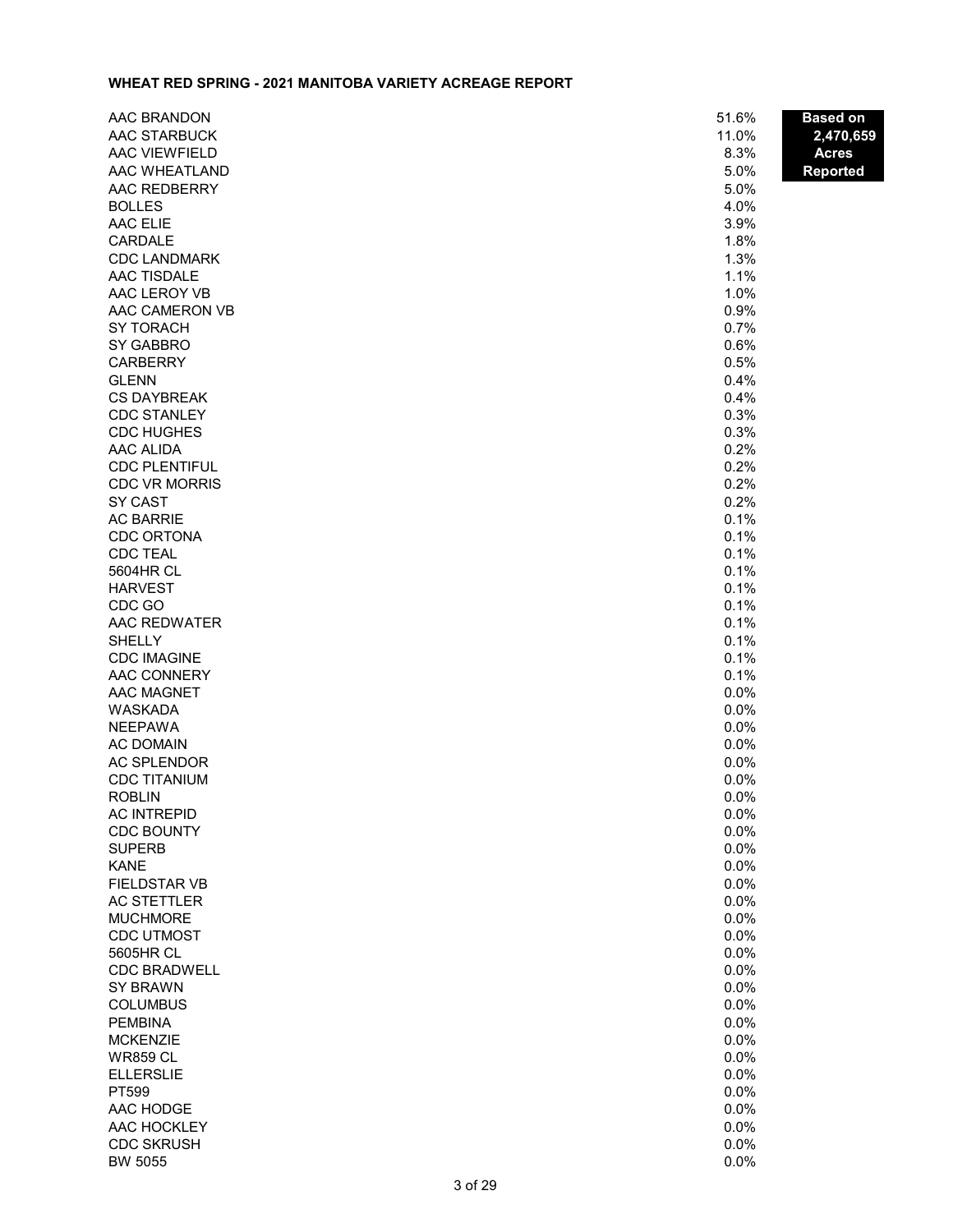#### PEDIGREED WHEAT RED SPRING - 2021 MANITOBA VARIETY ACREAGE REPORT

| AAC STARBUCK        | 40.4%   | <b>Based on</b> |
|---------------------|---------|-----------------|
| AAC BRANDON         | 19.4%   | 74,494          |
| AAC WHEATLAND       | 16.9%   | <b>Acres</b>    |
| AAC VIEWFIELD       | 3.4%    | <b>Reported</b> |
| <b>BOLLES</b>       | 3.4%    |                 |
| AAC LEROY VB        | 3.3%    |                 |
| <b>AAC ELIE</b>     | 1.4%    |                 |
| AAC REDBERRY        | 1.3%    |                 |
| SY GABBRO           | 1.2%    |                 |
| <b>CDC LANDMARK</b> | 1.2%    |                 |
| <b>CDC SKRUSH</b>   | 1.0%    |                 |
| <b>CS DAYBREAK</b>  | 0.9%    |                 |
| AAC HOCKLEY         | 0.7%    |                 |
| AAC TISDALE         | 0.6%    |                 |
| SY CAST             | 0.6%    |                 |
| AAC REDSTAR         | 0.6%    |                 |
| <b>AAC MAGNET</b>   | 0.6%    |                 |
| <b>SY TORACH</b>    | 0.6%    |                 |
| AAC HODGE           | 0.4%    |                 |
| PT599               | 0.4%    |                 |
| <b>SY BRAWN</b>     | 0.4%    |                 |
| <b>SHELLY</b>       | 0.3%    |                 |
| <b>CDC ORTONA</b>   | 0.3%    |                 |
| AAC CAMERON VB      | 0.2%    |                 |
| CARDALE             | 0.2%    |                 |
| <b>ELLERSLIE</b>    | 0.2%    |                 |
| LNR 14-1299         | 0.1%    |                 |
| <b>CDC HUGHES</b>   | $0.0\%$ |                 |

#### ORGANIC WHEAT RED SPRING - 2021 MANITOBA VARIETY ACREAGE REPORT

| AAC BRANDON          | 33.6%<br><b>Based on</b>   |       |
|----------------------|----------------------------|-------|
| AAC WHEATLAND        | 25.5%                      | 4,541 |
| AAC REDBERRY         | 11.5%<br><b>Acres</b>      |       |
| AAC STARBUCK         | $8.7\%$<br><b>Reported</b> |       |
| <b>CDC LANDMARK</b>  | 6.2%                       |       |
| <b>BOLLES</b>        | $5.0\%$                    |       |
| AC CADILLAC          | 3.5%                       |       |
| <b>CDC TEAL</b>      | 3.3%                       |       |
| <b>GLENN</b>         | $1.7\%$                    |       |
| <b>CDC PLENTIFUL</b> | 1.1%                       |       |
|                      |                            |       |

# WHEAT HARD WHITE SPRING - 2021 MANITOBA VARIETY ACREAGE REPORT

| SNOWSTAR<br><b>SNOWBIRD</b>                                        | 90.0%<br>10.0% | <b>Based on</b><br>589<br><b>Acres</b><br><b>Reported</b> |
|--------------------------------------------------------------------|----------------|-----------------------------------------------------------|
| <b>WHEAT PRAIRIE SPRING - 2021 MANITOBA VARIETY ACREAGE REPORT</b> |                |                                                           |
| SY ROWYN<br><b>CS ACCELERATE</b>                                   | 43.4%<br>33.9% | <b>Based on</b><br>41,825                                 |

| CS ACCELERATE | 33.9% | 41.825   |
|---------------|-------|----------|
| AAC PENHOLD   | 17.2% | Acres    |
| AC FOREMOST   | 2.2%  | Reported |
| AAC GOODWIN   | 1.7%  |          |
| AAC ENTICE    | 1.5%  |          |
|               |       |          |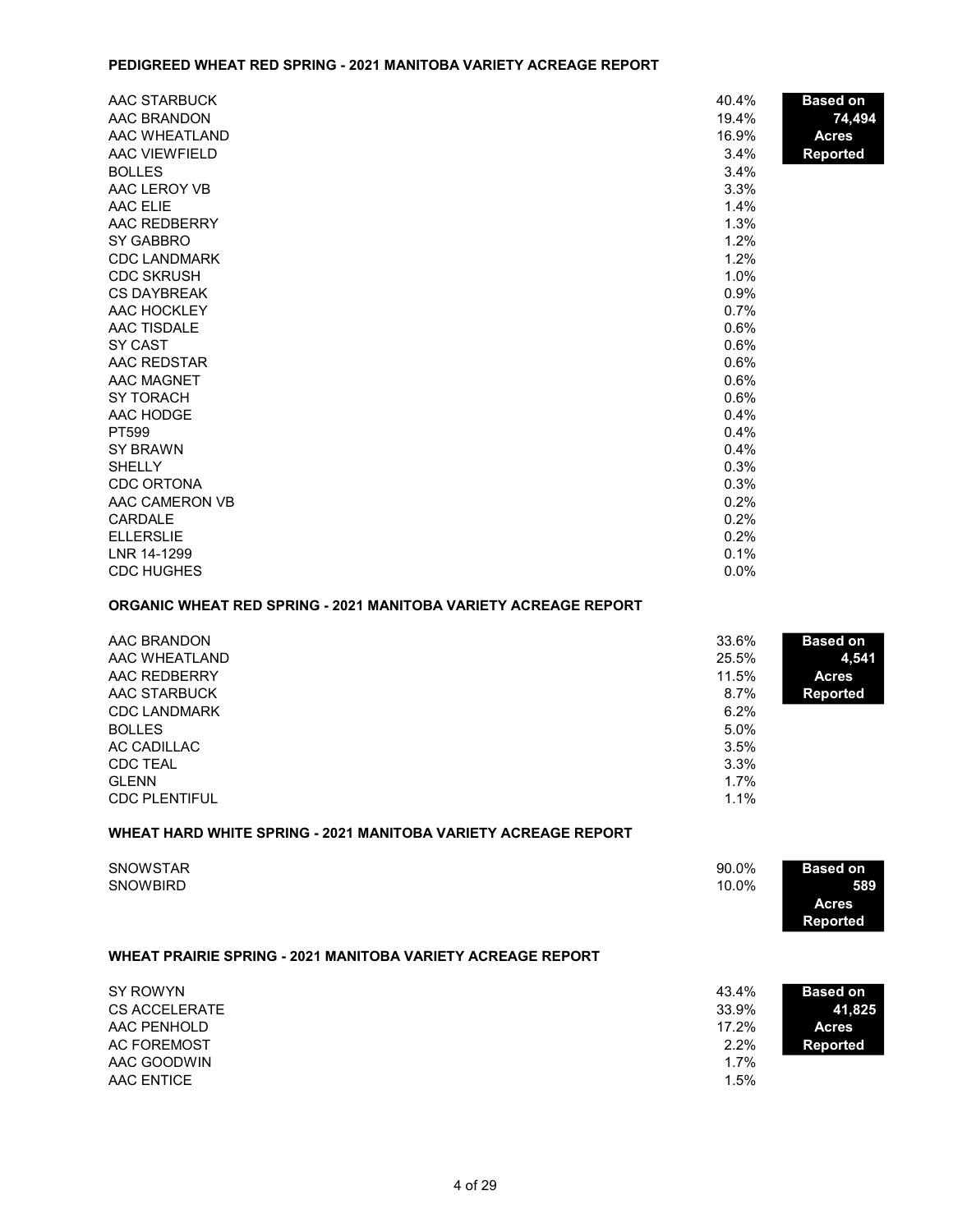# **CS ACCELERATE** 370 59.7% Based on the state of the state of the state of the state of the state of the state of the state of the state of the state of the state of the state of the state of the state of the state of the s AAC PENHOLD 620 and 520 and 520 and 520 and 520 and 520 and 520 and 40.3% 620 and 520 and 520 and 520 and 520 and 520 and 520 and 520 and 520 and 520 and 520 and 520 and 520 and 520 and 520 and 520 and 520 and 520 and 520 Acres Reported WHEAT DURUM - 2021 MANITOBA VARIETY ACREAGE REPORT AAC STRONGHOLD 2008 81.2% Based on AC STRONGHOLD  $BRIGADE$  and  $RIGADE$  and  $RIGADE$  and  $RIGADE$  and  $RIGADE$  and  $RIGADE$  and  $RIGADE$  and  $RIGADE$  and  $RIGE$  and  $RIGE$  and  $RIGE$  and  $RIGE$  and  $RIGE$  and  $RIGE$  and  $RIGE$  and  $RIGE$  and  $RIGE$  and  $RIGE$  and  $RIGE$  and  $RIGE$  and  $RIGE$  and  $RIGE$  and CDC FORTITUDE 2013 2013 135 9.1% Acres Reported WHEAT NORTHERN HARD RED - 2021 MANITOBA VARIETY ACREAGE REPORT FALLER 96,211 80.3% Based on PROSPER 23,399 19.5% 119,850 NO VAR 240 0.2% Acres Reported ORGANIC WHEAT NORTHERN HARD RED - 2021 MANITOBA VARIETY ACREAGE REPORT FALLER 2,045 74.4% Based on PROSPER  $25.6\%$  2,748 Acres Reported WHEAT OTHER SPRING - 2021 MANITOBA VARIETY ACREAGE REPORT PASTEUR 2,057 58.1% Based on  $SY$  VALDA  $3,543$ AC ANDREW 370 10.4% Acres BOLLES 220 6.2% Reported NO VAR  $4.7\%$  $SADASH$  3.8% RED FIFE  $\sim$  3.5%  $SELKIRK$  and  $1.1\%$ WHEAT WINTER - 2021 MANITOBA VARIETY ACREAGE REPORT EMERSON **EXERSON** Based on the set of the set of the set of the set of the set of the set of the set of the set of the set of the set of the set of the set of the set of the set of the set of the set of the set of the set AAC GATEWAY 25,940 AC GATEWAY 2012 11,708 AM AND 100 AM AND 100 AM AND 100 AM AND 100 AM AND 100 AM AND 100 AM AAC ELEVATE 5,564 15.5% Acres AAC WILDFIRE **1,990 September 1,990 September 1,990 September 1,990 September 1,990 September 1,990 September 1,990 September 1,990 September 1,990 September 1,990 September 1,990 September 1,990 September 1,990 September** CDC BUTEO 1,932 5.4% AAC GOLDRUSH 1,323 3.7% CDC FALCON 528 1.5% and 528 1.5% and 528 1.5% and 528 1.5% and 528 1.5% and 528 1.5% and 528 1.5% and 528 1.5% NO VAR  $1.1\%$  $\blacksquare$ MOATS  $\blacksquare$ PEDIGREED WHEAT WINTER - 2021 MANITOBA VARIETY ACREAGE REPORT AAC WILDFIRE 355 48.0% Based on EMERSON 280 37.8% 740 AAC GOLDRUSH 105 14.2% Acres Reported BARLEY - 2021 MANITOBA VARIETY ACREAGE REPORT CDC AUSTENSON 142,960 36.2% Based on  $COMLON$  394,491 AAC CONNECT 35,9% Acres 2008 Acres 2008 Acres 2009 Acres 2009 Acres 2009 Acres 2009 Acres 2009 Acres

PEDIGREED WHEAT PRAIRIE SPRING - 2021 MANITOBA VARIETY ACREAGE REPORT

AAC SYNERGY 32,081 8.1% Reported

5 of 29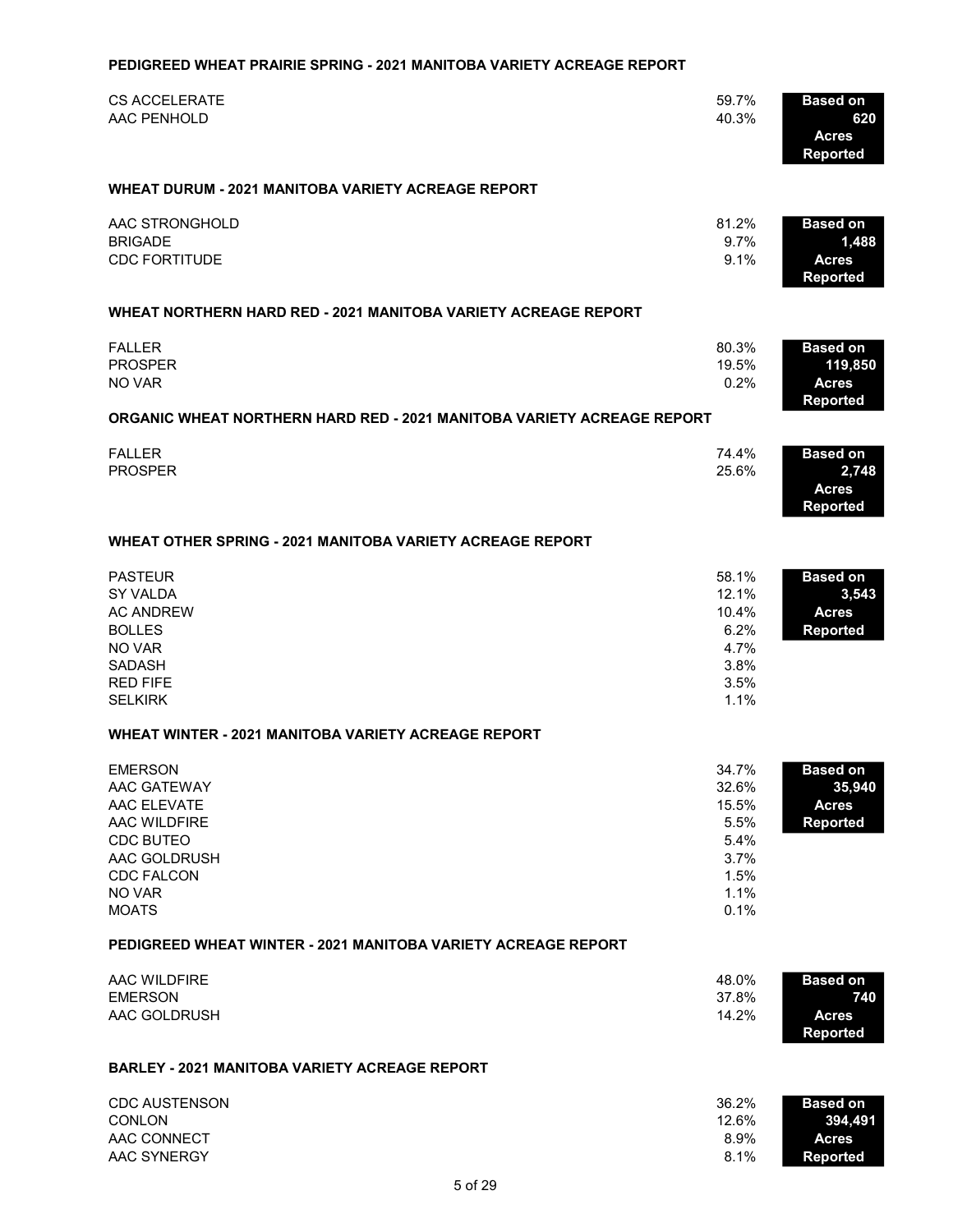| <b>BARLEY - continued</b>                               |         |                 |
|---------------------------------------------------------|---------|-----------------|
| <b>CDC COPELAND</b>                                     | 5.5%    |                 |
| AC METCALFE                                             | 4.3%    |                 |
| <b>CANMORE</b>                                          | 3.5%    |                 |
| <b>CELEBRATION</b>                                      | 3.3%    |                 |
| <b>CDC FRASER</b>                                       | 2.7%    |                 |
| <b>CLAYMORE</b>                                         | 2.6%    |                 |
| <b>NEWDALE</b>                                          | 2.0%    |                 |
| NO VAR                                                  | 2.0%    |                 |
| <b>CDC MAVERICK</b>                                     | 1.2%    |                 |
| CDC BOW                                                 | 1.0%    |                 |
| AB CATTLELAC                                            | 1.0%    |                 |
| <b>CDC COPPER</b>                                       | 0.9%    |                 |
| <b>TRADITION</b>                                        | 0.6%    |                 |
| <b>OREANA</b>                                           | 0.4%    |                 |
| <b>CERVEZA</b>                                          | 0.3%    |                 |
| <b>CDC COWBOY</b>                                       | 0.3%    |                 |
| <b>CHAMPION</b>                                         | 0.3%    |                 |
| <b>LEGACY</b>                                           | 0.2%    |                 |
|                                                         |         |                 |
| <b>CDC MCGWIRE</b>                                      | 0.2%    |                 |
| <b>BENTLEY</b>                                          | 0.2%    |                 |
| <b>SIRISH</b>                                           | 0.2%    |                 |
| <b>ROBUST</b>                                           | 0.2%    |                 |
| <b>ALTORADO</b>                                         | 0.2%    |                 |
| <b>DESPERADO</b>                                        | 0.1%    |                 |
| STELLAR-ND                                              | 0.1%    |                 |
| <b>EXCEL</b>                                            | 0.1%    |                 |
| <b>CDC MEREDITH</b>                                     | 0.1%    |                 |
| <b>CONQUEST</b>                                         | 0.1%    |                 |
| <b>CDC YORKTON</b>                                      | 0.1%    |                 |
| <b>AC RANGER</b>                                        | 0.1%    |                 |
| <b>ASCENSION</b>                                        | 0.1%    |                 |
| <b>OCEANIK</b>                                          | 0.1%    |                 |
| <b>LACEY</b>                                            | 0.1%    |                 |
| <b>PARAGON</b>                                          | 0.0%    |                 |
| <b>CONDOR</b>                                           | 0.0%    |                 |
| <b>CDC KINDERSLEY</b>                                   | 0.0%    |                 |
| <b>CDC ANDERSON</b>                                     | 0.0%    |                 |
| <b>BONANZA</b>                                          | 0.0%    |                 |
| <b>VIRDEN</b>                                           | 0.0%    |                 |
| <b>SUMMIT</b>                                           | $0.0\%$ |                 |
| <b>AC ROSSER</b>                                        | 0.0%    |                 |
| <b>CDC CHURCHILL</b>                                    | 0.0%    |                 |
| AC OXBOW                                                | 0.0%    |                 |
| <b>BRAHMA</b>                                           | 0.0%    |                 |
|                                                         |         |                 |
| PEDIGREED BARLEY - 2021 MANITOBA VARIETY ACREAGE REPORT |         |                 |
| <b>CDC AUSTENSON</b>                                    | 36.5%   | <b>Based on</b> |
| AAC CONNECT                                             | 8.1%    | 13,276          |
| <b>CELEBRATION</b>                                      | 7.7%    | <b>Acres</b>    |
| <b>ESMA</b>                                             | 6.3%    | <b>Reported</b> |
| <b>AAC SYNERGY</b>                                      | 6.1%    |                 |
| <b>CDC MAVERICK</b>                                     | 5.3%    |                 |
| CDC COPELAND                                            | 3.7%    |                 |

CDC FRASER 3.4% CLAYMORE 3.1%<br>AB CATTLELAC 3.0%

 $COMLON$  3.7% NEWDALE 2.6% ALTORADO 331 2.5% TRADITION 2.4%<br>CDC COPPER 2.4%

CDC CHURCHILL 2.0%

AB CATTLELAC

CDC COPPER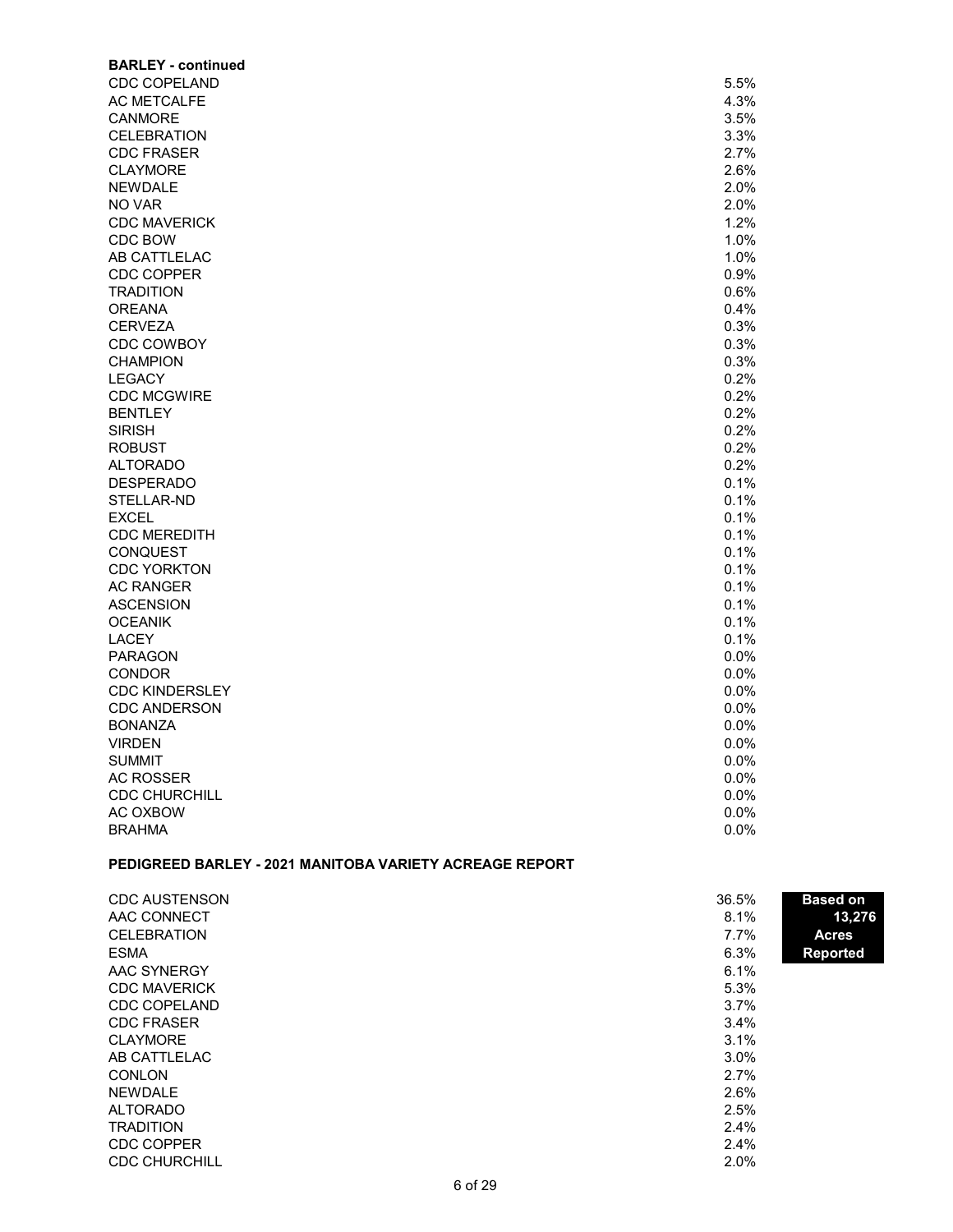| <b>PEDIGREED BARLEY - continued</b>                          |       |                 |
|--------------------------------------------------------------|-------|-----------------|
| <b>CANMORE</b>                                               | 1.0%  |                 |
| NO VAR                                                       | 0.7%  |                 |
| <b>OREANA</b>                                                | 0.6%  |                 |
| <b>ORGANIC BARLEY - 2021 MANITOBA VARIETY ACREAGE REPORT</b> |       |                 |
| <b>CDC AUSTENSON</b>                                         | 70.9% | <b>Based on</b> |
| <b>AC METCALFE</b>                                           | 15.8% | 1,355           |
| <b>NEWDALE</b>                                               | 12.6% | <b>Acres</b>    |
| <b>CDC FRASER</b>                                            | 0.8%  | <b>Reported</b> |
| <b>OATS - 2021 MANITOBA VARIETY ACREAGE REPORT</b>           |       |                 |
| <b>SUMMIT</b>                                                | 33.0% | <b>Based on</b> |
| <b>CS CAMDEN</b>                                             | 31.8% | 616,105         |
| ORE3542M                                                     | 8.9%  | <b>Acres</b>    |
| <b>CDC ARBORG</b>                                            | 8.5%  | <b>Reported</b> |
| <b>SOURIS</b>                                                | 2.6%  |                 |
| <b>CDC HAYMAKER</b>                                          | 2.4%  |                 |
| ORE3541M                                                     | 2.2%  |                 |
| NO VAR                                                       | 1.9%  |                 |
| <b>CDC ENDURE</b>                                            | 1.5%  |                 |
| <b>PINNACLE</b>                                              | 1.2%  |                 |
| CDC SO-I                                                     | 1.2%  |                 |
| <b>AC MORGAN</b>                                             | 0.8%  |                 |
| <b>LEGGETT</b>                                               | 0.5%  |                 |
| <b>HAYWIRE</b>                                               | 0.4%  |                 |
| <b>CDC DANCER</b>                                            | 0.4%  |                 |
| <b>CDC BALER</b>                                             | 0.3%  |                 |
| <b>FURLONG</b>                                               | 0.3%  |                 |
| <b>CDC MORRISON</b>                                          | 0.3%  |                 |
| <b>BIG BROWN</b>                                             | 0.3%  |                 |
| <b>TRIACTOR</b>                                              | 0.2%  |                 |
| AAC JUSTICE                                                  | 0.2%  |                 |
| <b>TRIPLE CROWN</b>                                          | 0.2%  |                 |
| <b>CDC MINSTREL</b>                                          | 0.2%  |                 |
| <b>DUMONT</b>                                                | 0.1%  |                 |
| <b>AC ASSINIBOIA</b>                                         | 0.1%  |                 |
| <b>CDC NASSER</b>                                            | 0.1%  |                 |
| CANMORE                                                      | 0.1%  |                 |
| <b>ROBERT</b>                                                | 0.1%  |                 |
| <b>RONALD</b>                                                | 0.1%  |                 |
| <b>FORAGE</b>                                                | 0.1%  |                 |
| <b>KARA</b>                                                  | 0.1%  |                 |
| <b>STRIDE</b>                                                | 0.1%  |                 |
| <b>GEHL</b>                                                  | 0.1%  |                 |
| <b>DERBY</b>                                                 | 0.1%  |                 |
| <b>CDC NORSEMAN</b>                                          | 0.0%  |                 |
| <b>CDC BOYER</b>                                             | 0.0%  |                 |
| <b>RIEL</b>                                                  | 0.0%  |                 |
|                                                              |       |                 |

AC MEDALLION 0.0% and 0.0% and 0.0% and 0.0% and 0.0% and 0.0% and 0.0% and 0.0% and 0.0% and 0.0% and 0.0% and 0.0% and 0.0% and 0.0% and 0.0% and 0.0% and 0.0% and 0.0% and 0.0% and 0.0% and 0.0% and 0.0% and 0.0% and 0.  $\,$  JORDAN 62.0%  $\,$ BUFF 80 0.0% CDC RUFFIAN 57 0.0% **MAGNUM** 

## PEDIGREED OATS - 2021 MANITOBA VARIETY ACREAGE REPORT

| <b>SUMMIT</b>     | 22.8% | <b>Based on</b> |
|-------------------|-------|-----------------|
| <b>CS CAMDEN</b>  | 19.7% | 27.796          |
| <b>CDC ENDURE</b> | 17.0% | <b>Acres</b>    |
| CDC ARBORG        | 12.3% | <b>Reported</b> |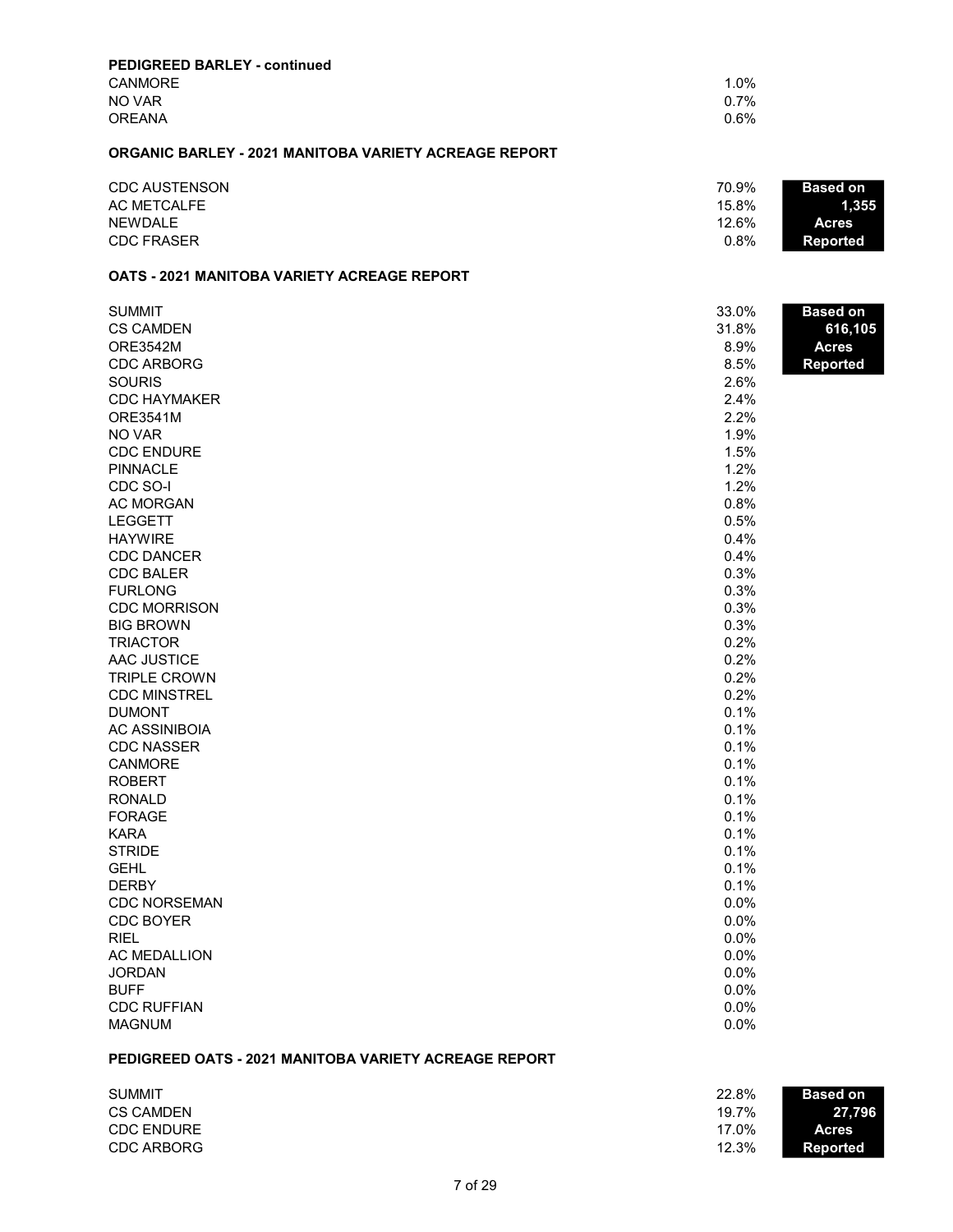| <b>PEDIGREED OATS - continued</b> |         |
|-----------------------------------|---------|
| <b>ORE3542M</b>                   | 10.7%   |
| <b>CDC HAYMAKER</b>               | 5.5%    |
| AAC DOUGLAS                       | 4.5%    |
| <b>ORE3541M</b>                   | 1.7%    |
| <b>DOUGLAS</b>                    | 1.6%    |
| <b>HAYWIRE</b>                    | 1.5%    |
| <b>CDC BALER</b>                  | 1.0%    |
| <b>SOURIS</b>                     | $0.6\%$ |
| CDC DANCER                        | 0.4%    |
| <b>CDC MORRISON</b>               | 0.4%    |
| NO VAR                            | 0.3%    |
| <b>FURLONG</b>                    | 0.3%    |

#### ORGANIC OATS - 2021 MANITOBA VARIETY ACREAGE REPORT

| <b>CS CAMDEN</b>  | 32.9%<br><b>Based on</b> |       |
|-------------------|--------------------------|-------|
| <b>SUMMIT</b>     | 30.4%                    | 3,455 |
| <b>CDC ARBORG</b> | 10.4%<br><b>Acres</b>    |       |
| NO VAR            | 8.5%<br><b>Reported</b>  |       |
| <b>ORE3542M</b>   | $7.4\%$                  |       |
| <b>CDC DANCER</b> | 4.3%                     |       |
| <b>CANMORE</b>    | $2.2\%$                  |       |
| <b>PINNACLE</b>   | 2.1%                     |       |
| <b>CDC ENDURE</b> | 1.3%                     |       |
| AAC ORAVENA       | 0.5%                     |       |

### FALL RYE - HYBRID - 2021 MANITOBA VARIETY ACREAGE REPORT

| <b>KWS BONO</b>     | 34.2%<br><b>Based on</b> |
|---------------------|--------------------------|
| <b>KWS GATANO</b>   | 29.3%<br>53,091          |
| <b>KWS TREBIANO</b> | 13.6%<br><b>Acres</b>    |
| <b>KWS DANIELLO</b> | 10.2%<br><b>Reported</b> |
| <b>GUTTINO</b>      | 8.2%                     |
| <b>BRASETTO</b>     | 2.1%                     |
| NO VAR              | 1.8%                     |
| <b>KWS PROGAS</b>   | 0.8%                     |

#### FALL RYE - OPEN POLLINATED - 2021 MANITOBA VARIETY ACREAGE REPORT

| <b>HAZLET</b><br>NO VAR<br><b>DANKO</b><br><b>PRIMA</b> | 71.9%<br>9.1%<br>7.3%<br>$6.9\%$ | <b>Based on</b><br>46,974<br><b>Acres</b><br><b>Reported</b> |
|---------------------------------------------------------|----------------------------------|--------------------------------------------------------------|
| <b>AC REMINGTON</b>                                     | 2.1%                             |                                                              |
| <b>PUMA</b>                                             | 1.4%                             |                                                              |
| <b>AC RIFLE</b>                                         | 1.0%                             |                                                              |
| <b>VNS</b>                                              | 0.5%                             |                                                              |

## TRITICALE - 2021 MANITOBA VARIETY ACREAGE REPORT

| NO VAR          | 35.9% | <b>Based on</b> |
|-----------------|-------|-----------------|
| <b>ELEVATOR</b> | 33.5% | 1.091           |
| <b>BREVIS</b>   | 25.9% | <b>Acres</b>    |
| <b>SUNRAY</b>   | 4.8%  | <b>Reported</b> |
|                 |       |                 |

## TRITICALE WINTER - 2021 MANITOBA VARIETY ACREAGE REPORT

| NO VAR        | 75.5%<br><b>Based on</b> |
|---------------|--------------------------|
| <b>FRIDGE</b> | 24.5%<br>954             |
|               | Acres                    |
|               | <b>Reported</b>          |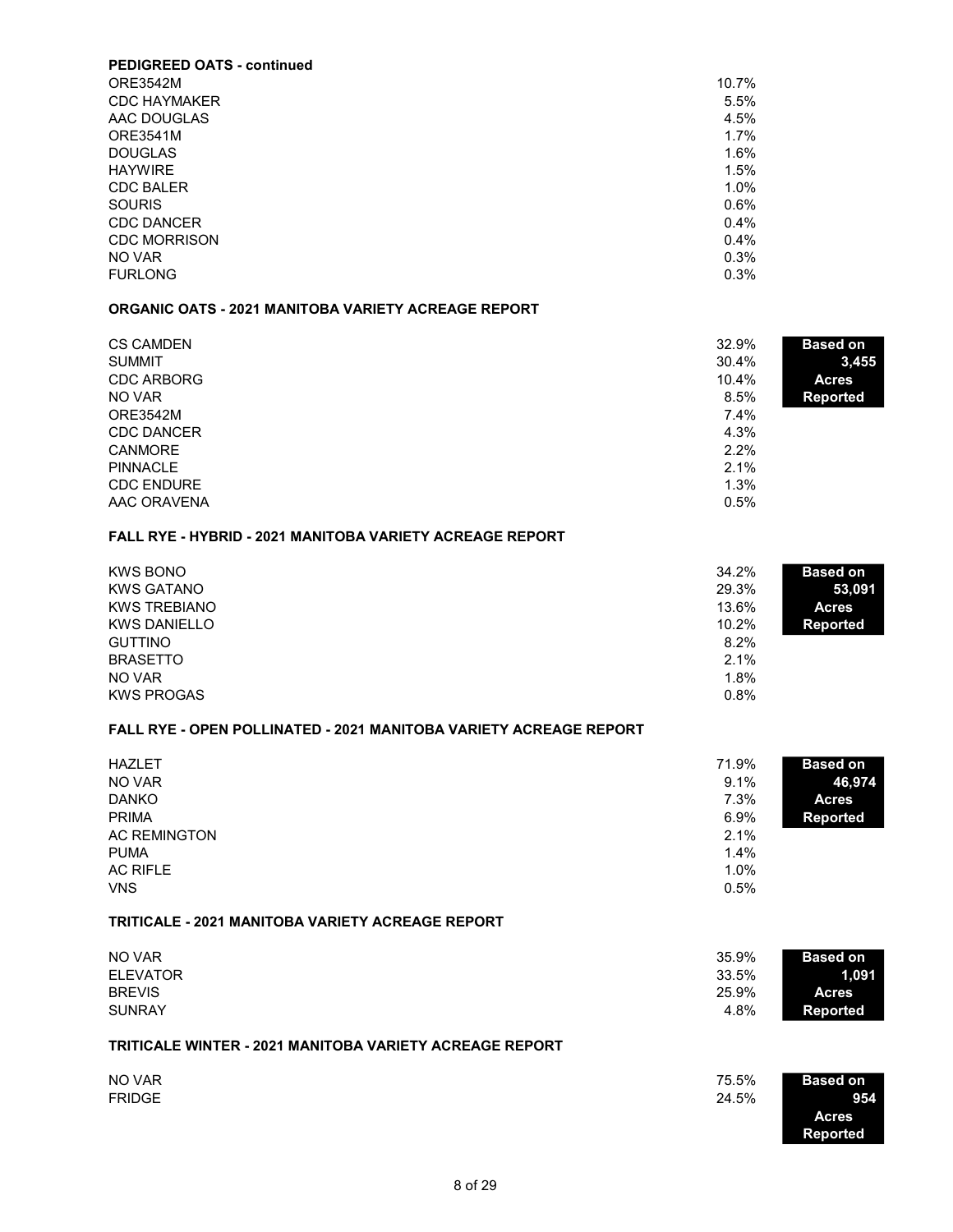#### MIXED GRAIN - 2021 MANITOBA VARIETY ACREAGE REPORT

| NO VAR-WHT, OAT, BLY, PEA, TRIT ONLY | 95.6% | <b>Based on</b>    |
|--------------------------------------|-------|--------------------|
| UNINSURABLE VARIETY                  | 4.4%  | 9.600              |
|                                      |       | <b>Acres</b>       |
|                                      |       | .Reported <b>\</b> |

#### FLAX - 2021 MANITOBA VARIETY ACREAGE REPORT

| CDC GLAS               | 39.4%   | <b>Based on</b> |
|------------------------|---------|-----------------|
| <b>CDC NEELA</b>       | 12.9%   | 61,707          |
| <b>CDC SORREL</b>      | 11.7%   | <b>Acres</b>    |
| <b>CDC BETHUNE</b>     | 8.3%    | <b>Reported</b> |
| AAC BRAVO              | 6.2%    |                 |
| <b>CDC PLAVA</b>       | 4.8%    |                 |
| <b>LIGHTNING</b>       | 2.9%    |                 |
| <b>WESTLIN 72</b>      | 2.6%    |                 |
| NULIN VT 50            | 2.1%    |                 |
| NO VAR                 | 1.9%    |                 |
| <b>AAC BRIGHT</b>      | 1.3%    |                 |
| <b>HANLEY</b>          | 1.2%    |                 |
| AAC MARVELOUS          | 1.2%    |                 |
| WESTLIN 70             | 1.0%    |                 |
| CDC DORADO             | 0.9%    |                 |
| <b>WESTLIN 71</b>      | 0.7%    |                 |
| <b>TOPAZ</b>           | 0.6%    |                 |
| <b>PRAIRIE THUNDER</b> | 0.2%    |                 |
| <b>GOLDEN</b>          | 0.2%    |                 |
| <b>CDC ROWLAND</b>     | 0.1%    |                 |
| <b>WESTLIN 60</b>      | 0.1%    |                 |
| <b>AC EMERSON</b>      | 0.1%    |                 |
| <b>OMEGA</b>           | $0.0\%$ |                 |

# PEDIGREED FLAX - 2021 MANITOBA VARIETY ACREAGE REPORT

| CDC ROWLAND<br>CDC GLAS | 40.0%<br>21.0% | <b>Based on</b><br>5,590 |
|-------------------------|----------------|--------------------------|
| <b>LIRINA</b>           | 14.9%          | <b>Acres</b>             |
| <b>CDC NEELA</b>        | 9.2%           | <b>Reported</b>          |
| AAC BRAVO               | 5.7%           |                          |
| AAC MARVELOUS           | 5.7%           |                          |
| <b>CDC BETHUNE</b>      | 2.0%           |                          |
| CDC DORADO              | 0.8%           |                          |
| AC NUGGET               | 0.6%           |                          |
| NULIN VT 50             | $0.0\%$        |                          |

## ORGANIC FLAX - 2021 MANITOBA VARIETY ACREAGE REPORT

| <b>OMEGA</b>       | 30.9% | <b>Based on</b> |
|--------------------|-------|-----------------|
| <b>CDC NEELA</b>   | 26.6% | 1,535           |
| CDC GLAS           | 16.9% | <b>Acres</b>    |
| AAC BRAVO          | 9.7%  | Reported        |
| <b>CDC SORREL</b>  | 6.6%  |                 |
| <b>GOLDEN</b>      | 4.6%  |                 |
| <b>PRO OMEGA</b>   | 2.6%  |                 |
| <b>CDC BETHUNE</b> | 2.0%  |                 |

# CANOLA ARGENTINE - 2021 MANITOBA VARIETY ACREAGE REPORT

| L233P (LT) $\{PSR-R\}$  | 30.1% | <b>Based on</b> |
|-------------------------|-------|-----------------|
| $L340PC$ (LT)           | 10.6% | 3,471,110       |
| $L345PC$ (LT)           | 8.5%  | <b>Acres</b>    |
| L255PC (LT) $\{PSR-R\}$ | 8.4%  | Reported        |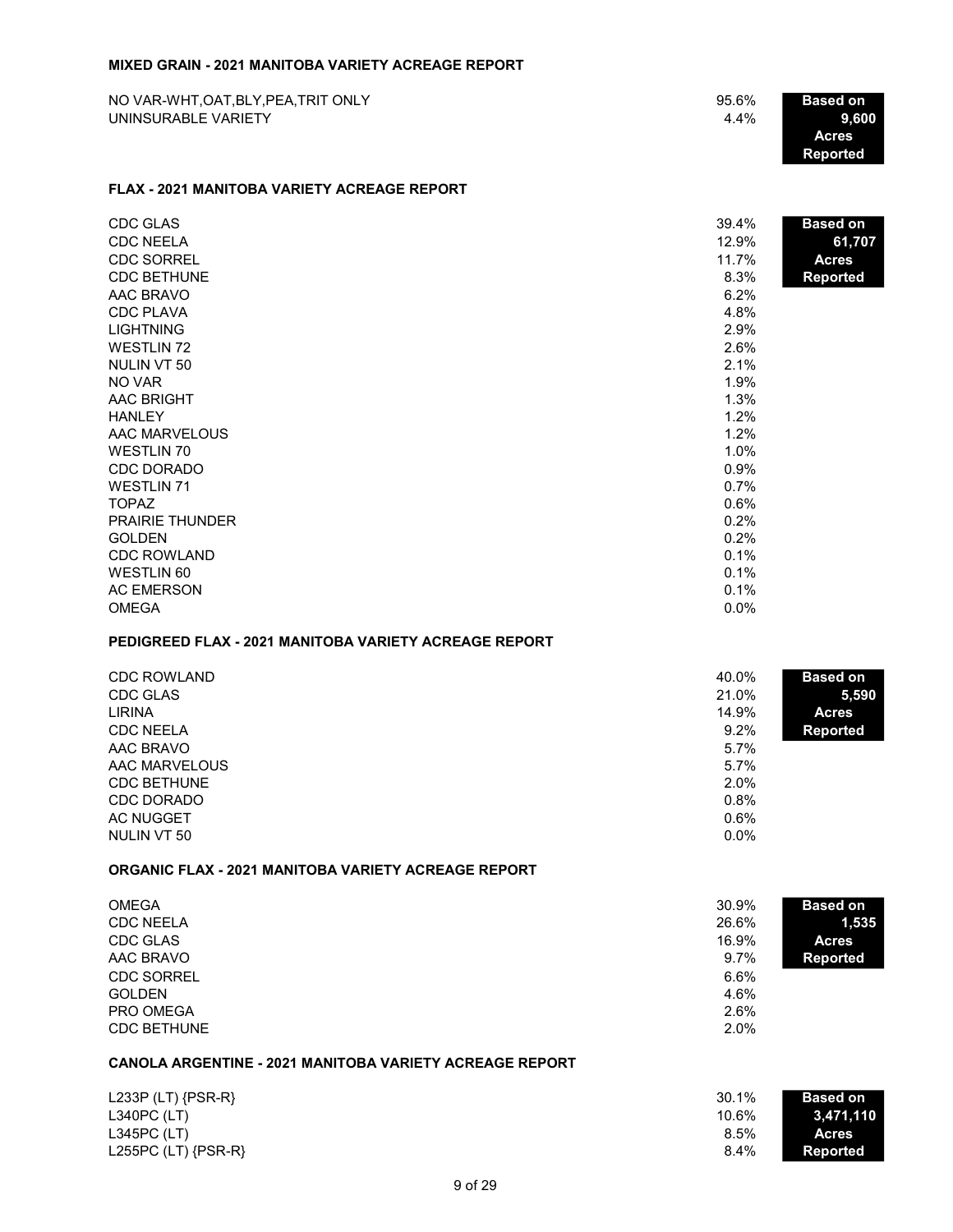| <b>CANOLA ARGENTINE - continued</b> |         |
|-------------------------------------|---------|
| DKLL 82 SC (LT)                     | 5.1%    |
| L357P (LT)                          | 4.5%    |
| 1028 RR (RT)                        | 3.1%    |
| <b>DKTF 96 SC (RT)</b>              | 2.4%    |
| <b>P506ML (LT)</b>                  | 2.2%    |
| L234PC (LT) {PSR-R}                 | 1.8%    |
| <b>P508MCL (ST)</b>                 | 1.6%    |
| L252 (LT)                           | 1.5%    |
| 45CM39 (RT)                         | 1.5%    |
| $L258HPC$ (LT)                      | 1.3%    |
| <b>P505MSL (LT)</b>                 | 1.3%    |
|                                     | 1.0%    |
| <b>P501L (LT)</b>                   |         |
| <b>B2030MN (CT)</b>                 | 0.9%    |
| DKTFLL 21 SC (RT) (LT)              | 0.8%    |
| 2028 CL (ST)                        | 0.7%    |
| B3010M (LT)                         | 0.7%    |
| NO VAR                              | 0.6%    |
| 1026 RR (RT)                        | 0.6%    |
| L352C (LT)                          | 0.5%    |
| <b>PV 660 LCM (LT)</b>              | 0.5%    |
| LR344PC (LT) (RT)                   | 0.4%    |
| 45H42 (RT)                          | 0.4%    |
| DKTF 97 CRSC (RT)                   | 0.4%    |
| <b>DKTF 99 SC (RT)</b>              | 0.4%    |
| <b>PV 200 CL (ST)</b>               | 0.4%    |
| PV 761 TM (RT)                      | 0.4%    |
|                                     |         |
| 6074 RR (RT) {PSR-U}                | 0.3%    |
| $V14-1$                             | 0.3%    |
| 6090RR (RT)                         | 0.3%    |
| CS4000 LL (LT)                      | 0.3%    |
| L230 (LT)                           | 0.3%    |
| CS2500 CL (ST)                      | 0.3%    |
| 75-65 RR (RT) {PSR-T}               | 0.3%    |
| P607CL (ST)                         | 0.3%    |
| 46H75 (ST)                          | 0.2%    |
| BY 6204 TF (RT)                     | 0.2%    |
| CS2300 (RT)                         | 0.2%    |
| PV 760 TM (RT)                      | 0.2%    |
| B1030N (RT)                         | 0.2%    |
| CS2600 CR-T (RT)                    | 0.2%    |
| 2026 CL (ST)                        | $0.2\%$ |
|                                     |         |
| <b>PV 680 LC (LT)</b>               | 0.2%    |
| 44H44 (RT)                          | 0.2%    |
| V33-1CL (ST)                        | 0.1%    |
| DKTF 98 CR (RT)                     | 0.1%    |
| D3158CM (RT)                        | 0.1%    |
| BY 5125 CL (CT)                     | 0.1%    |
| L140P (LT) {PSR-R}                  | 0.1%    |
| 45CS40 (RT)                         | 0.1%    |
| PV 540 G (RT) {PSR-U}               | 0.1%    |
| <b>P502CL (ST)</b>                  | 0.1%    |
| BY 5105 CL (ST)                     | 0.1%    |
| D3157C (RT)                         | 0.1%    |
| 2153 (LT)                           | 0.1%    |
| 1022 RR (RT)                        | 0.1%    |
|                                     | 0.1%    |
| 1024 RR (RT)                        |         |
| D3156M (RT)                         | 0.1%    |
| B3011 (LT)                          | 0.1%    |
| CP21T3P (RT)                        | 0.1%    |
| <b>DKTF 92 SC (RT)</b>              | 0.1%    |
| 75-45 RR (RT)                       | 0.1%    |
| 74-44 BL (RT)                       | 0.1%    |
| CS2100 (RT) {PSR-T}                 | 0.1%    |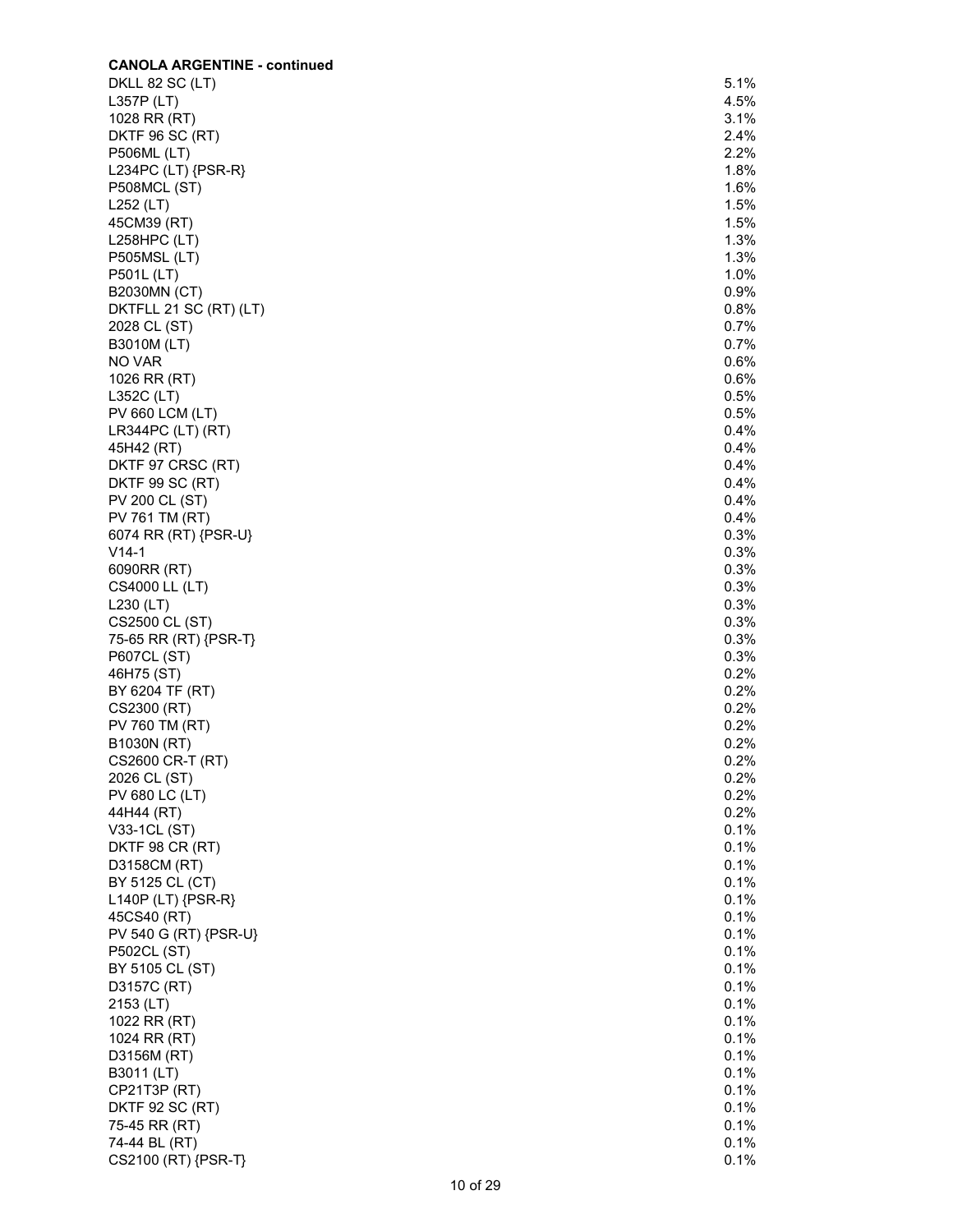| <b>CANOLA ARGENTINE - continued</b> |         |
|-------------------------------------|---------|
| 45M35 (RT) {PSR-T}                  | 0.1%    |
| $V24-1 (RT)$                        | 0.1%    |
| 45CM44 (RT)                         | 0.1%    |
| <b>DKTF 95 HL (RT)</b>              | 0.1%    |
| 73-45 RR (RT)                       | 0.0%    |
| 2020 CL (ST)                        | 0.0%    |
| 1020 RR (RT)                        | 0.0%    |
| 5545CL (ST) {PSR-U}                 | $0.0\%$ |
|                                     | $0.0\%$ |
| 45H37 (RT)                          |         |
| 3345 (RT)                           | $0.0\%$ |
| 501                                 | 0.0%    |
| 46A76 (ST)                          | 0.0%    |
| 5440 (LT)                           | 0.0%    |
| 1143 (LT)                           | 0.0%    |
| 1012 RR (RT)                        | 0.0%    |
| 45H76 (ST)                          | 0.0%    |
| SY4166 (RT)                         | $0.0\%$ |
| L157H (LT)                          | 0.0%    |
| 6076 CR (RT)                        | $0.0\%$ |
| PV 560 GM (RT)                      | 0.0%    |
| CS2400 (RT)                         | 0.0%    |
| PV 780 TC (RT)                      | $0.0\%$ |
|                                     | $0.0\%$ |
| CP20R3C (RT)                        |         |
| V25-1T (RT)                         | 0.0%    |
| V25-5T (RT)                         | 0.0%    |
| 45A51 (RT)                          | 0.0%    |
| 2573 (LT)                           | 0.0%    |
| <b>NEX 828 CL (ST)</b>              | 0.0%    |
| VT 500 G (RT)                       | 0.0%    |
| L130 (LT)                           | 0.0%    |
| 5535 CL (ST)                        | $0.0\%$ |
| $L241C$ (LT)                        | 0.0%    |
| 4187 RR (RT)                        | 0.0%    |
| 45CM36 (RT)                         | 0.0%    |
| DKLL 81 BL (LT)                     | 0.0%    |
| 79K (ST)                            | 0.0%    |
| BY 6207 TF (RT)                     | $0.0\%$ |
| <b>NC355TF (RT)</b>                 | 0.0%    |
| 46A65                               | 0.0%    |
| 2163 (LT)                           | 0.0%    |
| DKL 34-55 (RT)                      | 0.0%    |
| 45A54 (RT)                          | 0.0%    |
|                                     | 0.0%    |
| 2733 (LT)                           |         |
| 1010 RR (RT)                        | 0.0%    |
| 72-55 RR (RT)                       | $0.0\%$ |
| 72-65 RR (RT)                       | 0.0%    |
| 5525 CL (ST)                        | 0.0%    |
| 6130 RR (RT)                        | 0.0%    |
| 72-35 RR (RT)                       | 0.0%    |
| 5770 (LT)                           | 0.0%    |
| L150 (LT)                           | 0.0%    |
| 45H31 (RT)                          | 0.0%    |
| $V12-1 (RT)$                        | 0.0%    |
| V2045 (RT)                          | 0.0%    |
| PV 530 G (RT)                       | $0.0\%$ |
| 45H75 CL (ST)                       | 0.0%    |
| 45H33 (RT)                          | 0.0%    |
| V12-2 (RT)                          | 0.0%    |
| 4157 RR (RT)                        | 0.0%    |
|                                     |         |
| CS2000 (RT)                         | 0.0%    |
| V12-3 (RT)                          | 0.0%    |
| PV 585 GC (RT)                      | 0.0%    |
| V25-3T (RT)                         | 0.0%    |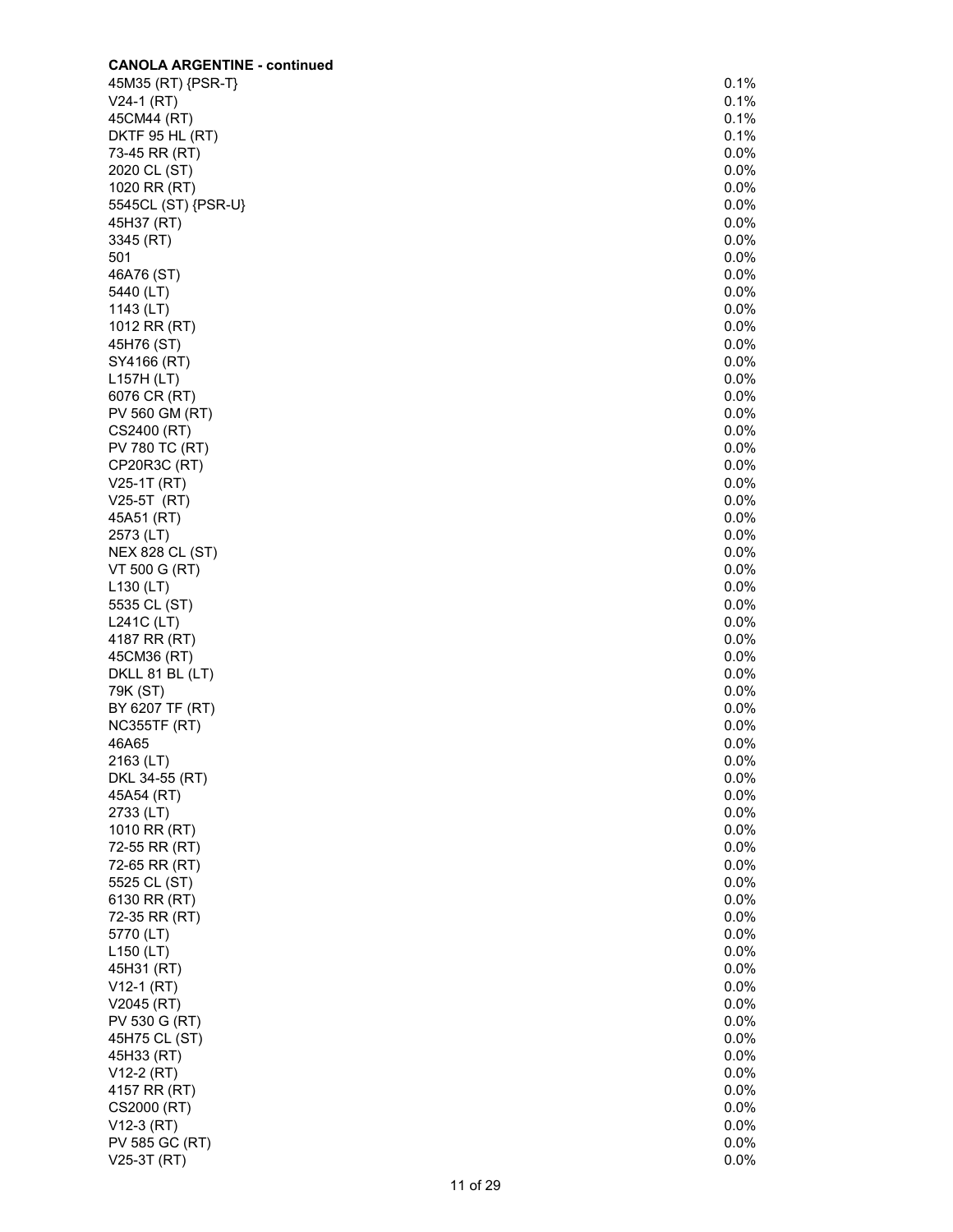| <b>CANOLA ARGENTINE - continued</b> |         |
|-------------------------------------|---------|
| 223 RR (RT)                         | $0.0\%$ |
| 45H22                               | $0.0\%$ |
| 30-55 (RT)                          | $0.0\%$ |
| 3140 (RT)                           | $0.0\%$ |
| CNX <sub>01</sub>                   | $0.0\%$ |
| 2563 (LT)                           | 0.0%    |
| DKL 52-10 (RT)                      | $0.0\%$ |
| 6040 RR (RT)                        | $0.0\%$ |
| 45H29 (RT)                          | 0.0%    |
| 1990 (RT)                           | $0.0\%$ |
| 6060 RR (RT)                        | $0.0\%$ |
| VR 9560 CL (ST)                     | $0.0\%$ |
| 1016 RR (RT)                        | 0.0%    |
| 6044 RR (RT)                        | $0.0\%$ |
| 43E03RR (RT)                        | $0.0\%$ |
| $V22-1 (RT)$                        | $0.0\%$ |
| PV 533 G (RT)                       | $0.0\%$ |
| 46M34 (RT)                          | 0.0%    |
| CS2200 CL (ST)                      | $0.0\%$ |
| 2022CL (ST) {PSR-T}                 | $0.0\%$ |
| 2024 CL (ST) {PSR-T}                | 0.0%    |
| 46H76 (ST)                          | $0.0\%$ |
| 75-42 CR (RT)                       | $0.0\%$ |
| DKTF 94 CR (RT)                     | 0.0%    |
| CP19R1C (RT)                        | 0.0%    |
| PV 681 LC (LT)                      | $0.0\%$ |
| CS2700 CL (CT)                      | $0.0\%$ |
| <b>VOLUNTEER</b>                    | 0.0%    |

## PEDIGREED CANOLA ARGENTINE - 2021 MANITOBA VARIETY ACREAGE REPORT

| 30.2% | <b>Based on</b> |
|-------|-----------------|
| 15.4% | 1,235           |
| 13.4% | <b>Acres</b>    |
| 13.0% | Reported        |
| 13.0% |                 |
| 9.7%  |                 |
| 5.4%  |                 |
|       |                 |
| 85.9% | <b>Based on</b> |
| 7.5%  | 3,979           |
| 6.5%  | <b>Acres</b>    |
|       | <b>Reported</b> |
|       |                 |
| 50.9% | <b>Based on</b> |
| 21.7% | 2,856           |
| 15.0% | <b>Acres</b>    |
| 10.5% | Reported        |
| 1.9%  |                 |
|       |                 |
| 31.4% | <b>Based on</b> |
| 17.3% | 64,238          |
| 13.0% | <b>Acres</b>    |
| 13.0% | <b>Reported</b> |
| 10.8% |                 |
|       |                 |

 $P63M80$  (MO) 6,123  $\pm$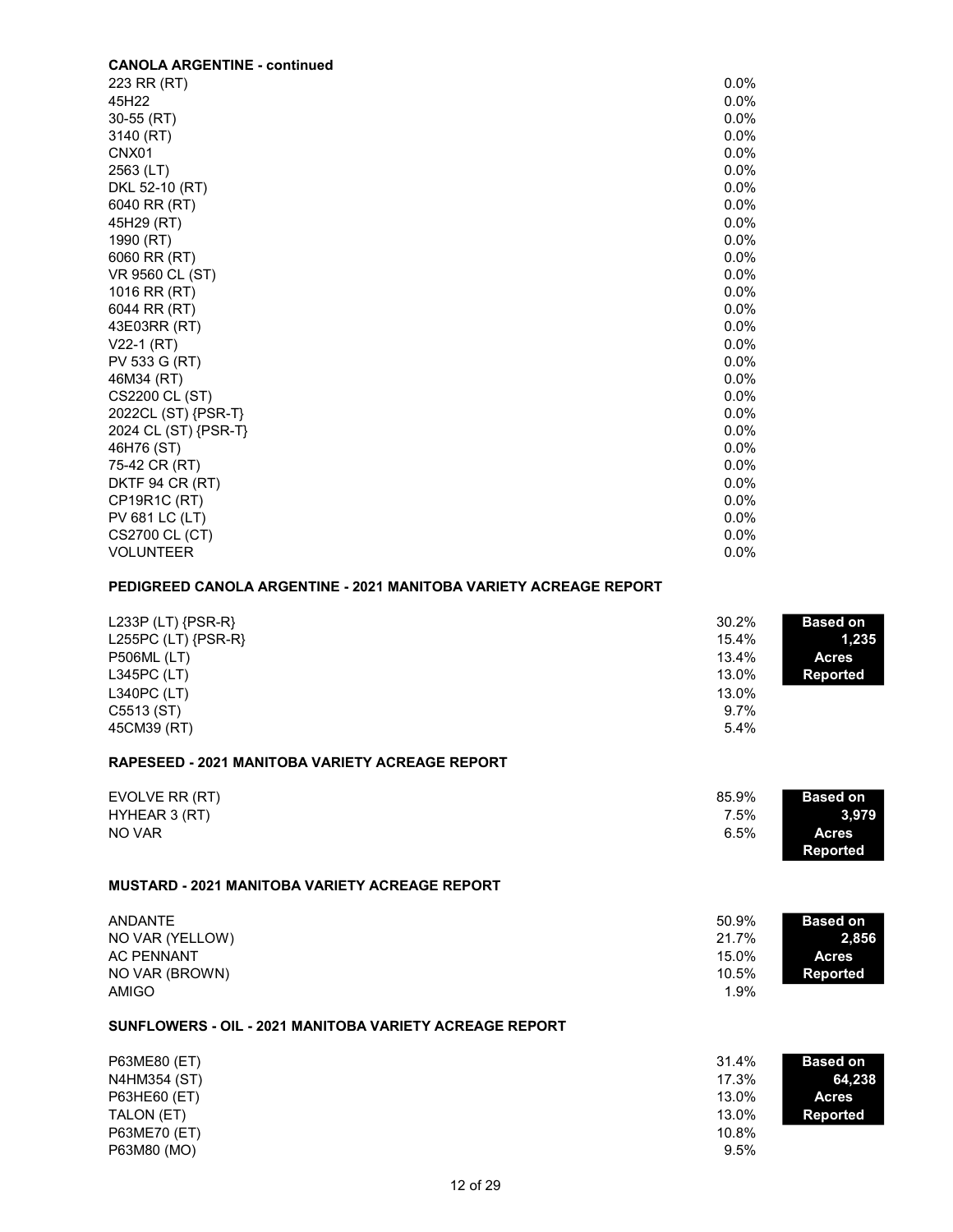| <b>SUNFLOWERS - OIL - continued</b> |         |
|-------------------------------------|---------|
| NO VAR                              | $1.3\%$ |
| <b>MY8D310CL (ST)</b>               | 1.2%    |
| P63A70                              | 1.2%    |
| COBALT II (ST)                      | 0.6%    |
| FALCON (ET)                         | $0.4\%$ |
| N4H302 E (ET)                       | 0.3%    |
| 3990 NS/CL/DM                       | 0.2%    |

# SUNFLOWERS - NON-OIL - 2021 MANITOBA VARIETY ACREAGE REPORT

| 6946 DMR<br>57.4%             | <b>Based on</b> |
|-------------------------------|-----------------|
| 6946<br>16.8%                 | 15,652          |
| <b>CONFECTIONARY</b><br>7.2%  | <b>Acres</b>    |
| NO VAR<br>6.5%                | <b>Reported</b> |
| <b>PANTHER DMR</b><br>4.7%    |                 |
| 4.1%<br>6494                  |                 |
| CHS RH 112<br>1.7%            |                 |
| <b>N6L377 CL (ST)</b><br>1.5% |                 |

## BUCKWHEAT - 2021 MANITOBA VARIETY ACREAGE REPORT

| <b>KOMA</b>    | 33.5%<br><b>Based on</b> |  |
|----------------|--------------------------|--|
| <b>KOTO</b>    | 33.2%<br>4,416           |  |
| NO VAR         | 17.8%<br><b>Acres</b>    |  |
| <b>MANCAN</b>  | 11.3%<br>Reported        |  |
| AC MANISOBA    | 2.7%                     |  |
| <b>HORIZON</b> | 1.5%                     |  |

## PEAS FIELD - 2021 MANITOBA VARIETY ACREAGE REPORT

| AAC CARVER<br>AAC CHROME<br><b>CDC AMARILLO</b><br>ABARTH | 28.3%<br>24.6%<br>8.6%<br>8.6% | <b>Based on</b><br>212,103<br><b>Acres</b><br><b>Reported</b> |
|-----------------------------------------------------------|--------------------------------|---------------------------------------------------------------|
| <b>CDC INCA</b>                                           | 5.5%                           |                                                               |
| <b>CDC MEADOW</b>                                         | 4.8%                           |                                                               |
| <b>CDC LEWOCHKO</b>                                       | 4.1%                           |                                                               |
| <b>AAC PROFIT</b>                                         | 2.3%                           |                                                               |
| AAC LACOMBE                                               | 2.1%                           |                                                               |
| NO VAR                                                    | 1.5%                           |                                                               |
| <b>CDC FOREST</b>                                         | 1.4%                           |                                                               |
| 4010                                                      | 1.2%                           |                                                               |
| <b>CROMA</b>                                              | 1.1%                           |                                                               |
| CDC ATHABASCA                                             | 0.8%                           |                                                               |
| <b>CDC STRIKER</b>                                        | 0.8%                           |                                                               |
| <b>CDC SPECTRUM</b>                                       | 0.8%                           |                                                               |
| <b>CDC RAEZER</b>                                         | 0.8%                           |                                                               |
| <b>LIVIOLETTA</b>                                         | 0.6%                           |                                                               |
| <b>CDC SPRUCE</b>                                         | 0.5%                           |                                                               |
| AGASSIZ                                                   | 0.5%                           |                                                               |
| <b>CDC SAFFRON</b>                                        | 0.5%                           |                                                               |
| <b>CDC GREENWATER</b>                                     | 0.4%                           |                                                               |
| <b>YELLOWHEAD</b>                                         | 0.3%                           |                                                               |
| NO VAR (MARROWFAT)                                        | 0.1%                           |                                                               |
| <b>CDC BLAZER</b>                                         | 0.0%                           |                                                               |
| <b>SW MIDAS</b>                                           | 0.0%                           |                                                               |
| <b>TRAPPER</b>                                            | 0.0%                           |                                                               |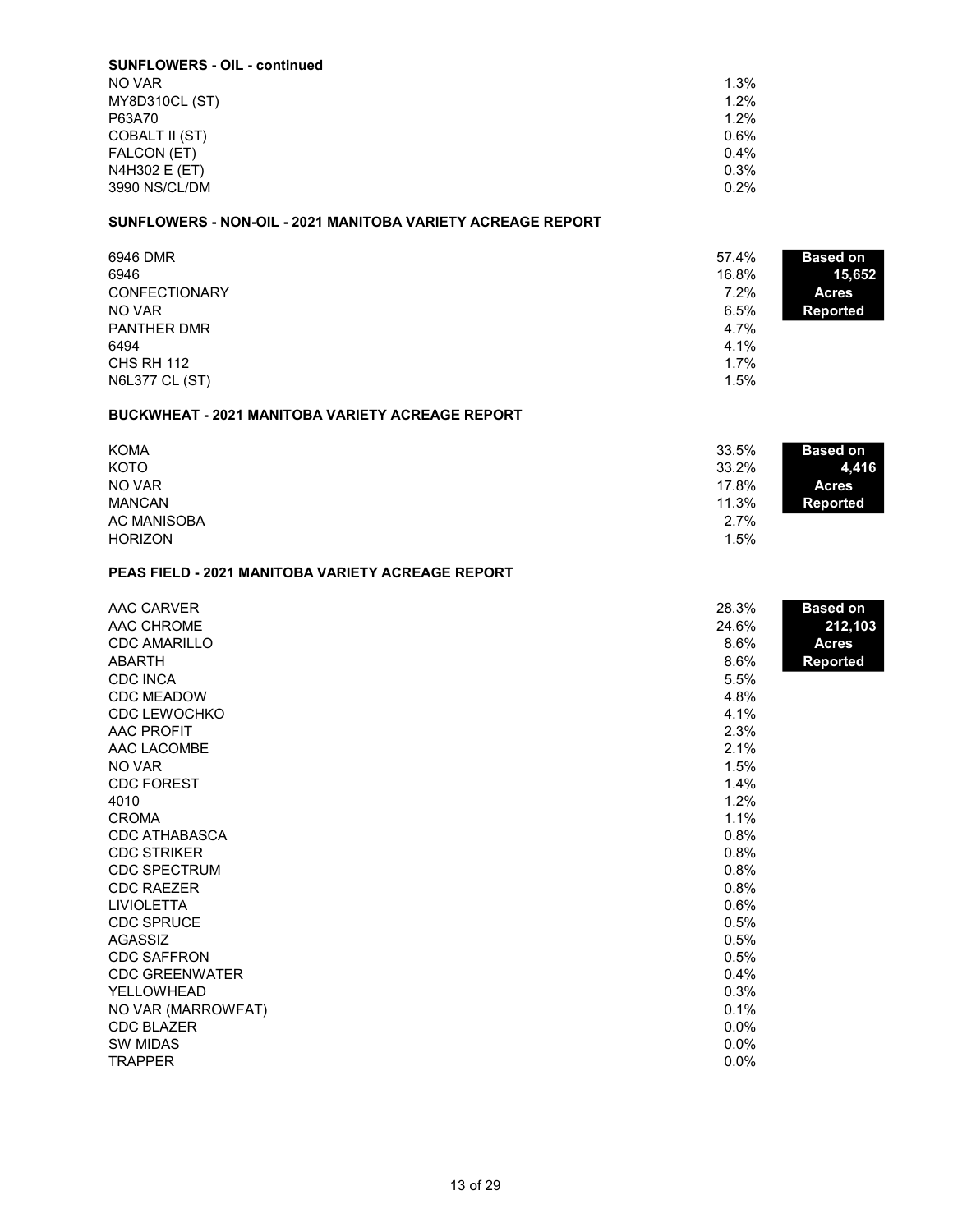### PEDIGREED PEAS FIELD - 2021 MANITOBA VARIETY ACREAGE REPORT

| AAC CHROME          | 27.6%   | <b>Based on</b> |
|---------------------|---------|-----------------|
| <b>CDC LEWOCHKO</b> | 24.6%   | 14,274          |
| AAC CARVER          | 19.9%   | <b>Acres</b>    |
| AAC PROFIT          | 11.1%   | <b>Reported</b> |
| <b>CDC INCA</b>     | $3.0\%$ |                 |
| AAC LACOMBE         | $3.0\%$ |                 |
| <b>CDC AMARILLO</b> | 2.8%    |                 |
| <b>TRAPPER</b>      | 2.2%    |                 |
| NO VAR              | $1.2\%$ |                 |
| <b>CDC SPECTRUM</b> | $1.2\%$ |                 |
| <b>CDC JASPER</b>   | 1.1%    |                 |
| AAC ABERDEEN        | $1.0\%$ |                 |
| <b>CDC MEADOW</b>   | 0.8%    |                 |
| DL GOLDEYE          | 0.4%    |                 |

## ORGANIC PEAS FIELD - 2021 MANITOBA VARIETY ACREAGE REPORT

| <b>CDC AMARILLO</b> | 27.5%<br><b>Based on</b> |  |
|---------------------|--------------------------|--|
| <b>ESPACE</b>       | 25.8%<br>2,349           |  |
| AAC CARVER          | 21.8%<br><b>Acres</b>    |  |
| <b>CDC MEADOW</b>   | 13.8%<br>Reported        |  |
| AAC PROFIT          | 8.5%                     |  |
| AAC CHROME          | 2.7%                     |  |

### CORN GRAIN - 2021 MANITOBA VARIETY ACREAGE REPORT

| P7211AM (LT) (RT) (HX1) (YG) | 16.1% | <b>Based on</b> |
|------------------------------|-------|-----------------|
| P7527AM (LT) (RT)            | 10.9% | 383,647         |
| P7455R (RT)                  | 9.4%  | <b>Acres</b>    |
| <b>DKC24-06RIB (RT)</b>      | 5.0%  | <b>Reported</b> |
| <b>P7211HR</b>               | 4.7%  |                 |
| DKC31-85RIB (RT) (RIB)       | 3.9%  |                 |
| P7861AM (LT) (RT) (HX1) (YG) | 3.4%  |                 |
| P7958AM (LT) (RT) (HX1)      | 3.3%  |                 |
| P7417AM (LT) (RT) (HX1) (YG) | 3.1%  |                 |
| TH 6977 VT2P (RT)            | 3.0%  |                 |
| DKC33-37RIB (RT) (RIB)       | 3.0%  |                 |
| DKC29-89RIB (LT) (RT) (RIB)  | 2.8%  |                 |
| DKC33-78RIB (RIB)            | 2.3%  |                 |
| TH6079 VT2P (RT) (RIB)       | 2.0%  |                 |
| P7861R (RT)                  | 1.4%  |                 |
| TH 6982 VT2P (RT)            | 1.4%  |                 |
| P8588AM (LT) (RT)            | 1.4%  |                 |
| A4939G2 RIB (RT) (RIB)       | 1.3%  |                 |
| P7417R (RT)                  | 1.2%  |                 |
| DKC35-88RIB (RT) (RIB)       | 1.1%  |                 |
| DKC26-40 (RIB)               | 1.0%  |                 |
| P8407AM (LT) (RT) (HX1) (YG) | 1.0%  |                 |
| CROPLAN 2123 VT2P/RIB (RIB)  | 0.9%  |                 |
| NO VAR                       | 0.9%  |                 |
| DKC21-36RIB (RT) (RIB)       | 0.9%  |                 |
| TH 6875 VT2P (RT) (RIB)      | 0.8%  |                 |
| DKC23-17RIB (RT)(RIB)        | 0.6%  |                 |
| MZ 1688 DBR (LT) (RT)        | 0.6%  |                 |
| PV 61180 RIB (LT) (RT)       | 0.6%  |                 |
| TH4072 RR (RT)               | 0.5%  |                 |
| 2288VT2P (LT) (RT) (RIB)     | 0.5%  |                 |
| P7202AM (HX1) (LT) (RT)      | 0.4%  |                 |
| A3993G2 RIB (RT) (RIB)       | 0.4%  |                 |
| PV 21276RIB (RT) (RIB)       | 0.4%  |                 |
| P7005AM (BT) (HX1) (LT) (RT) | 0.3%  |                 |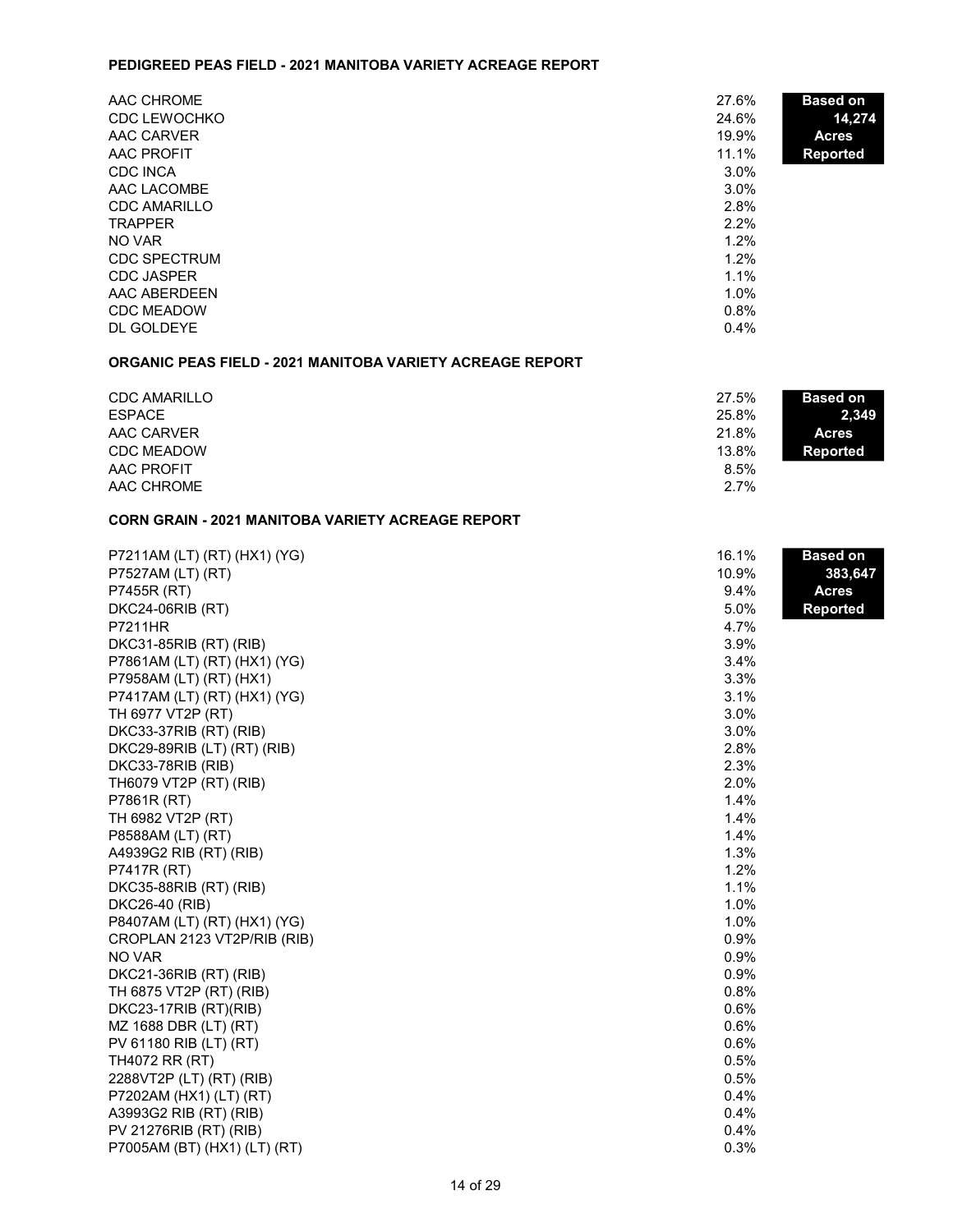| <b>CORN GRAIN - continued</b>                          |              |
|--------------------------------------------------------|--------------|
| P7443R (RT)                                            | 0.3%         |
| PS 2552RR (RT)                                         | 0.3%         |
| TH 7578 VT2P RIB (RT) (RIB)                            | 0.3%         |
| P7572AMXT (LT) (RT) (HX1) (YG)                         | 0.3%<br>0.3% |
| P7940AM (LT) (RT) (HX1) (YG)<br>DKC24-05 (RT) (RIB)    | 0.3%         |
| PV 60172RR (RT)                                        | 0.3%         |
| NS 72-521 VT2P RIB (RT)                                | 0.2%         |
| P8234AM (LT) (RT) (HX1) (YG)                           | 0.2%         |
| DKC35-37RIB (RT) (RIB)                                 | 0.2%         |
| TH7578 VT2P (RT) (RIB)                                 | 0.2%         |
| E49K32 R (RT) (RIB)                                    | 0.2%         |
| P8407Q (LT) (RT)                                       | 0.2%         |
| A4199G2 RIB (RT) (RIB)<br>TH7677 VT2P (RT) (RIB)       | 0.2%<br>0.2% |
| TH6182 VT2P (RT) (RIB)                                 | 0.2%         |
| P7632AM (BT) (LT) (RT)                                 | 0.2%         |
| DKC34-57RIB (RT) (RIB)                                 | 0.2%         |
| <b>DL 800</b>                                          | 0.2%         |
| P7958YHR (HX1) (LT) (RT)                               | 0.2%         |
| <b>NK 7837</b>                                         | 0.2%         |
| P6909R (RT)                                            | 0.2%         |
| P7445R (RT)                                            | 0.2%         |
| PV60075 RIB (RT) (RIB)                                 | 0.1%         |
| MZ 1544DBR (RT) (RIB)<br>P8581R (RT)                   | 0.1%<br>0.1% |
| DKC27-33 (BT) (RT)                                     | 0.1%         |
| HZ 675                                                 | 0.1%         |
| MZ 1624DBR                                             | 0.1%         |
| HZ 1885 (AGRISURE)                                     | 0.1%         |
| HZ 1265 (AGRISURE)                                     | 0.1%         |
| P9188AM                                                | 0.1%         |
| TH 7677 VT2P RIB (RT) (RIB)                            | 0.1%         |
| PS 2210VT2P RIB (RT) (RIB)                             | 0.1%         |
| 39V09AM (BT) (HX1) (LT) (RT)<br>PV 62282 RIB (LT) (RT) | 0.1%<br>0.1% |
| HZ 2220 (AGRISURE)                                     | 0.1%         |
| P7213R (RT)                                            | 0.1%         |
| A4646G2 RIB (RT) (RIB)                                 | 0.1%         |
| P8352AM (LT) (RT) (HX1) (YG)                           | 0.1%         |
| 3337VT2P/RIB (RT) (RIB)                                | 0.1%         |
| <b>DL 777</b>                                          | 0.1%         |
| A5225G2 RIB (RT) (RIB)                                 | 0.1%         |
| P3979                                                  | 0.1%         |
| DKC30-07 RIB (RIB)<br>DKC32-12RIB (RT) (RIB)           | 0.1%<br>0.1% |
| P8700AM (LT) (RR2)                                     | 0.1%         |
| P8034                                                  | 0.1%         |
| TH4126 RR (RT)                                         | 0.1%         |
| VENZA R (RT)                                           | 0.1%         |
| HZ 1912 (AGRISURE)                                     | 0.1%         |
| MS 8022R (RT)                                          | 0.1%         |
| <b>DKC29-95</b>                                        | 0.1%         |
| DKC27-25 (LT) (RT)                                     | 0.1%         |
| TH 7681 VT2P (RT) (RIB)<br>P7227R (RR2)                | 0.1%<br>0.1% |
| NS 79-521 VT2PRIB (RT) (RIB)                           | 0.1%         |
| TH7681 VT2P (RT) (RIB)                                 | 0.1%         |
| DKC26-79 (RT)                                          | 0.1%         |
| TH 2477                                                | 0.1%         |
| 39V05 (RT)                                             | 0.1%         |
| DKC28-79RIB (RIB) (RT)                                 | 0.1%         |
| DL 1111                                                | 0.1%         |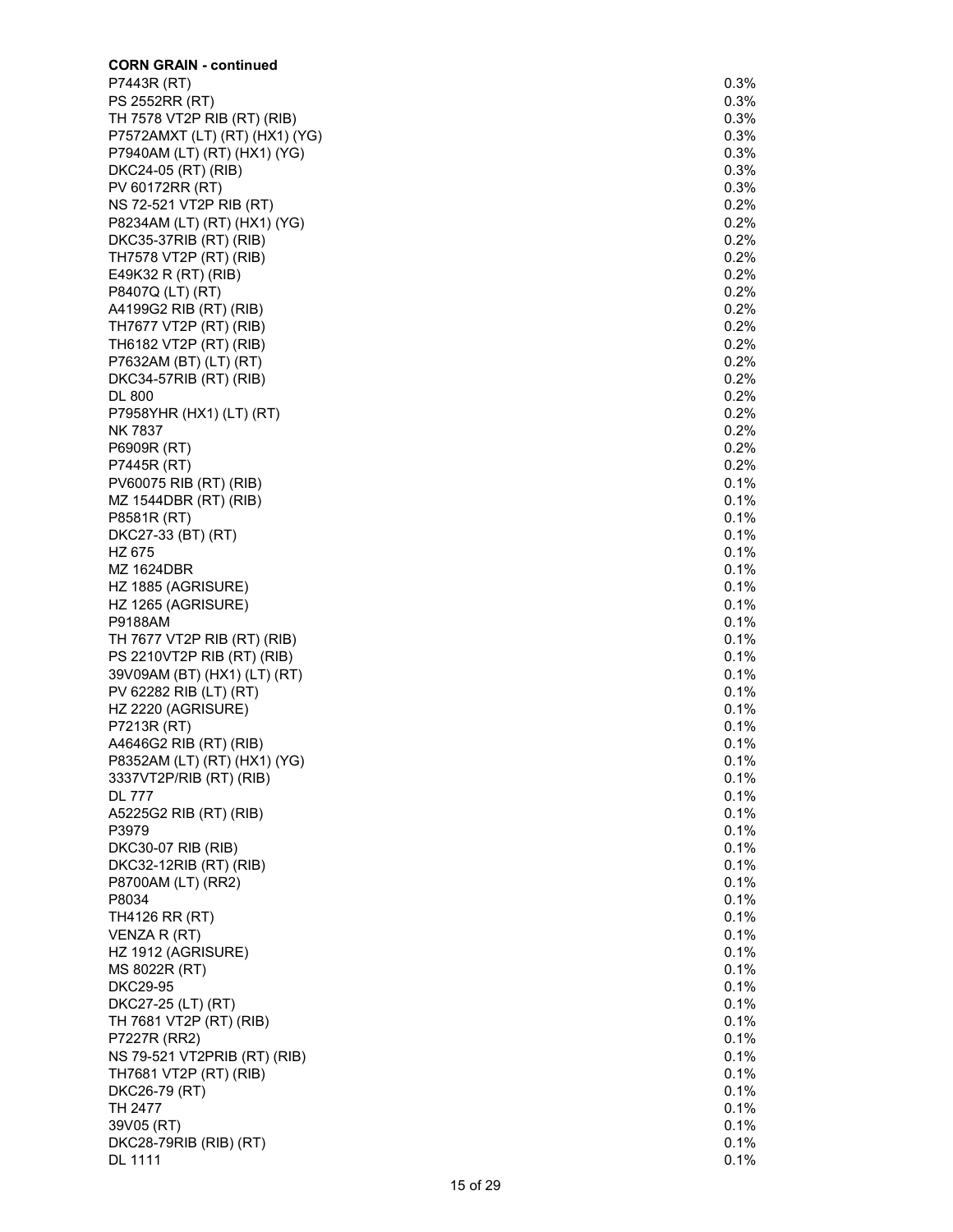| <b>CORN GRAIN - continued</b>   |         |
|---------------------------------|---------|
| <b>PRIME</b>                    | 0.1%    |
| DL 1081                         | $0.1\%$ |
| MZ 1200DBR (RT) (RIB)           | 0.1%    |
| MZ 1624DBR (RT) (RIB)           | 0.1%    |
| <b>DK221</b>                    | $0.0\%$ |
|                                 | $0.0\%$ |
| A4504RR (RT)                    |         |
| A4632G3 (BT) (RT)               | $0.0\%$ |
| A4023 (BT) (RT)                 | $0.0\%$ |
| MZ 1244 (RT)                    | $0.0\%$ |
| DKC26-28RIB (BT) (RT) (RIB)     | $0.0\%$ |
| A4408G2 RIB (RIB)               | $0.0\%$ |
| E52V92 R (RT) (RIB)             | 0.0%    |
| TH 7673 (RT) (RIB)              | $0.0\%$ |
| PS 2420RR (RR2)                 | $0.0\%$ |
| PV 61079 RIB (LT) (RT)          | $0.0\%$ |
| TH4076 RR (RT)                  | $0.0\%$ |
|                                 | $0.0\%$ |
| HZ 1685 (AGRISURE)              |         |
| P3969                           | 0.0%    |
| 39P78 (BT)                      | $0.0\%$ |
| P7535R (RT)                     | $0.0\%$ |
| A4631G2 RIB (RIB)               | $0.0\%$ |
| CROPLAN 1756 VT2P/RIB (RIB)     | $0.0\%$ |
| CROPLAN 2845 SS/RIB (SSX) (RIB) | $0.0\%$ |
| HZ 1451 (AGRISURE)              | $0.0\%$ |
| P8820Q (LT) (RT)                | 0.0%    |
| DKC32-92 (RIB)                  | $0.0\%$ |
| MZ 1455 (RT)                    | $0.0\%$ |
| DL 1010                         | $0.0\%$ |
|                                 |         |
| PS 2320RR (RT)                  | $0.0\%$ |
| PS 2444VT2P RIB (RT) (RIB)      | $0.0\%$ |
| HZ 1686 (AGRISURE)              | $0.0\%$ |
| LR 9983 VT2PRIB (RT) (RIB)      | $0.0\%$ |
| P8736AM (LT) (RT) (HX1) (YG)    | $0.0\%$ |
| TH7574 VT2P (RT) (RIB)          | $0.0\%$ |
| PS 2321VT2P RIB (RT) (RIB)      | $0.0\%$ |
| 4791AS3111 (AV) (LT)            | $0.0\%$ |
| P3995                           | $0.0\%$ |
| HL 3208                         | $0.0\%$ |
| 39M79 (BT)                      | $0.0\%$ |
|                                 | $0.0\%$ |
| <b>BAXXOS RR (RT)</b>           |         |
| PS 2501RR (RT)                  | $0.0\%$ |
| MZ 1340DBR (RIB)                | $0.0\%$ |
| P9188AMX (LT) (RT) (HX1) (YG)   | $0.0\%$ |
| TH7673 VT2P (RT) (RIB)          | $0.0\%$ |
| PS 2333RR (RT)                  | $0.0\%$ |
| PV 61177 SRR (RT)               | $0.0\%$ |
| XP20071RR (RT)                  | $0.0\%$ |
| LR 9579 RR (RT)                 | 0.0%    |
| TH 7574 VT2P RIB (RIB) (RT)     | $0.0\%$ |
|                                 |         |
|                                 |         |

# CORN SILAGE - 2021 MANITOBA VARIETY ACREAGE REPORT

| P7861R (RT)                  | 12.2%   | <b>Based on</b> |
|------------------------------|---------|-----------------|
| <b>P7211HR</b>               | $6.7\%$ | 124,029         |
| P7861AM (LT) (RT) (HX1) (YG) | 5.6%    | <b>Acres</b>    |
| NO VAR                       | 5.5%    | Reported        |
| P7958AM                      | 4.9%    |                 |
| AS1047RR EDF (RT)            | 4.8%    |                 |
| 913S (RT)                    | 4.3%    |                 |
| P8407AM (LT) (RT) (HX1) (YG) | $3.7\%$ |                 |
| P7527AM (LT) (RT)            | 2.6%    |                 |
| HZ 675 (AGRISURE)            | $2.4\%$ |                 |
| DK34-57RIB (RT) (RIB)        | 1.7%    |                 |
|                              |         |                 |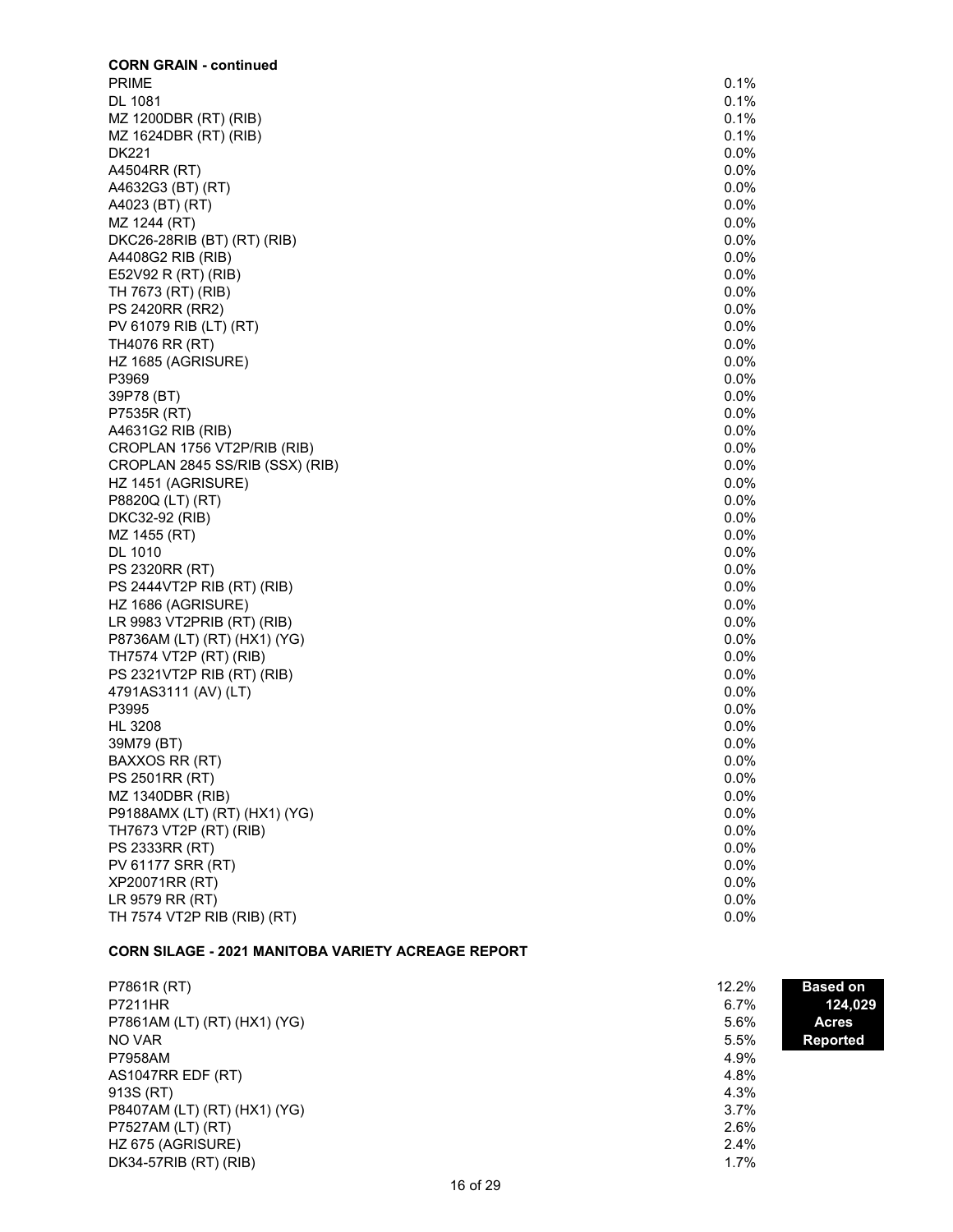| <b>CORN SILAGE - continued</b>                  |                    |
|-------------------------------------------------|--------------------|
| TH 4126 RR (RT)                                 | 1.6%               |
| A4705HMRR (RT)                                  | 1.5%               |
| <b>PS 2420RR (RR2)</b>                          | 1.4%               |
| P8581R (RT)                                     | 1.3%               |
| PS 2320RR (RT)                                  | 1.2%               |
| HZ 878 (AGRISURE)<br>TH 7677 VT2P RIB (RT)(RIB) | 1.2%<br>1.2%       |
| DKC32-12RIB (RT) (RIB)                          | 1.1%               |
| VENZA R (RT)                                    | 1.1%               |
| PV 61180 RIB (RT) (RIB)                         | 1.1%               |
| P8407Q (LT) (RT)                                | 1.1%               |
| 917S (RT)                                       | 1.1%               |
| CROPLAN 2845 SS/RIB (SSX) (RIB)                 | $1.1\%$            |
| TH 7578 VT2P RIB (RT) (RIB)                     | $0.9\%$            |
| MS 7420R (RT)                                   | 0.9%               |
| P7958YHR (HX1) (LT) (RT)                        | 0.9%               |
| P8736AM (LT) (RT) (HX1) (YG)                    | 0.9%<br>0.9%       |
| DKC31-85RIB (RT) (RIB)<br>P9188AM               | 0.8%               |
| 8022 R (RT)                                     | 0.8%               |
| AS1027RR EDF (RT)                               | 0.8%               |
| LFG 8755R (RT)                                  | 0.8%               |
| PS EXSEED LF RR (RT)                            | 0.8%               |
| DKC33-37RIB (RT) (RIB)                          | 0.7%               |
| PS 2332                                         | 0.7%               |
| DKC29-89RIB (LT) (RT) (RIB)                     | 0.7%               |
| P7417AM (LT) (RT) (HX1) (YG)                    | 0.6%               |
| AS 1017RR EDF (LT) (RT)                         | 0.6%               |
| 2790VT2P/RIB (RT) (RIB)<br>TH 7681 VT2P (RIB)   | 0.6%<br>0.5%       |
| P7455R (RT)                                     | 0.5%               |
| DKC34-57RIB (RT) (RIB)                          | 0.5%               |
| DKC38-55RIB (RT) (RIB)                          | 0.5%               |
| <b>DEVOUR</b>                                   | 0.5%               |
| P8989AM (LT) (RT) (HX1) (YG)                    | 0.4%               |
| PS EXPERT LF RR (RT)                            | 0.4%               |
| 39B90 (RT)                                      | 0.4%               |
| DKC30-07 (RT)                                   | 0.4%               |
| P7632HR (BT) (RT)                               | 0.4%               |
| DKC26-40 (RIB)<br>932S (RT)                     | $0.4\%$<br>$0.4\%$ |
| AS 1037RR EDF (RT)                              | $0.4\%$            |
| A4939G2 (RIB)                                   | $0.4\%$            |
| TH 4574 RR (RT)                                 | 0.4%               |
| TH6081 3220 (AGRISURE)                          | 0.3%               |
| 2555                                            | 0.3%               |
| <b>PRIME</b>                                    | 0.3%               |
| PV60075 RIB (LT) (RT)                           | 0.3%               |
| 3957                                            | 0.3%               |
| P8234AM (LT) (RT) (HX1) (YG)                    | 0.3%<br>0.3%       |
| HZ 797GT(AGRISURE)<br>DKC24-06RIB (RT) (RIB)    | 0.3%               |
| P7955AM (RT)                                    | 0.3%               |
| P9233Q (LT) (RT)                                | 0.3%               |
| P7443R (RT)                                     | 0.2%               |
| MZ 1688 DBR (LT) (RT)                           | 0.2%               |
| P8537AM (LT) (RT)                               | 0.2%               |
| NS 72-521 VT2P RIB (RT)                         | 0.2%               |
| 3990                                            | 0.2%               |
| P9330AM (LT) (RT) (HX1) (YG)                    | 0.2%               |
| PV 62282 RIB (RT) (RIB)                         | 0.2%               |
| PS EXPAND LF RR (RT)                            | 0.2%<br>0.2%       |
| TH 4188 RR (RT)                                 |                    |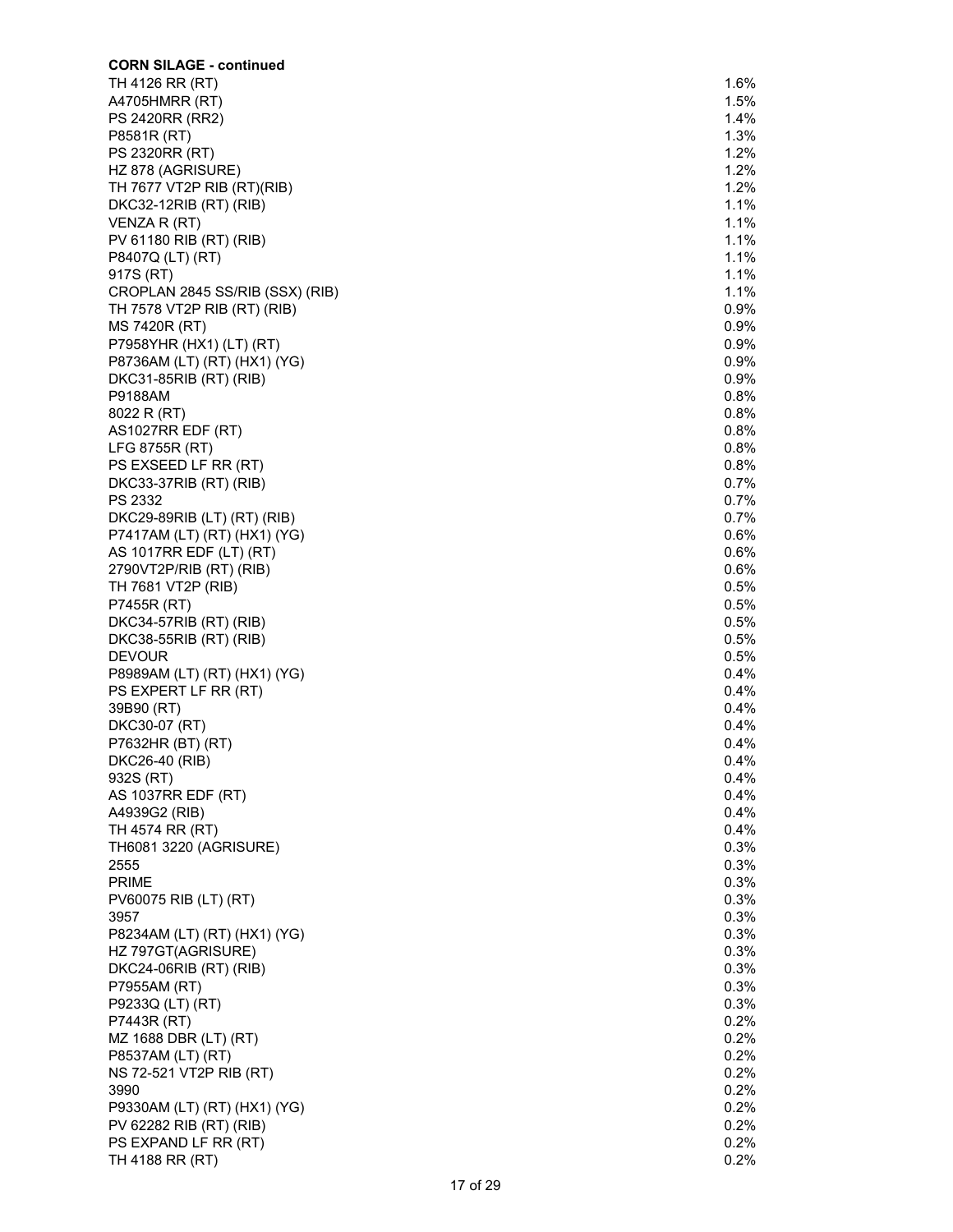| <b>CORN SILAGE - continued</b> |         |
|--------------------------------|---------|
| CP 2965 VT2P/RIB (RT) (RIB)    | 0.2%    |
| TH 2146 RR (RT)                | 0.2%    |
| TH 6875 VT2P (RT) (RIB)        | 0.2%    |
| P8820Q (LT) (RT)               | 0.2%    |
| PS 2552RR (RT)                 | 0.2%    |
| DKC31-07 (RT)                  | 0.2%    |
| P3995                          | 0.1%    |
| MZ 1625R                       | 0.1%    |
| 39V09AM (BT) (HX1) (LT) (RT)   | 0.1%    |
| PS EXTREME RR (RT)             | 0.1%    |
| 910S                           | 0.1%    |
| PV 61177 SRR (RT)              | 0.1%    |
| DKC27-12 (RT)                  | 0.1%    |
| HZ 1265(AGRISURE)              | 0.1%    |
| P6909R (RT)                    | 0.1%    |
| LS5177                         | 0.1%    |
| LR 9090 GTCBLL (AV)            | 0.1%    |
| PS 2932VT2P RIB (RT) (RIB)     | 0.1%    |
| <b>DK24</b>                    | 0.1%    |
| 1108                           | 0.1%    |
| 1027                           | 0.1%    |
| TH 6982 VT2P (RT) (RIB)        | 0.1%    |
| TH 6977 VT2P (RT) (RIB)        | 0.1%    |
| PV 60172RR (RT)                | 0.1%    |
| PV 21276RIB (RT) (RIB)         | 0.1%    |
| N12R-3000GT (LT) (RT)          | 0.1%    |
| P8185 (RT)                     | 0.1%    |
| LR 99S77 RR (RT)               | 0.1%    |
| P7535HR (RT)                   | 0.1%    |
| TH 8781 (RT)                   | 0.1%    |
| A4514RR (RT)                   | 0.1%    |
| P8537Q (LT) (RT)               | 0.1%    |
| PS 2333R (RT)                  | 0.1%    |
| <b>DEBUNKER</b>                | 0.1%    |
| LR 9579 RR (RT)                | 0.1%    |
| P8700AM (LT) (RR2)             | 0.1%    |
| 3994                           | 0.1%    |
| P3979                          | 0.1%    |
| 39M27 (BT)                     | 0.1%    |
| P7213R (RT)                    | 0.1%    |
| P7535R (RT)                    | 0.1%    |
| <b>HZ 844GT (RT)</b>           | 0.1%    |
| PS 2210VT2P RIB                | 0.1%    |
| DKC35-88RIB (RT) (RIB)         | 0.1%    |
| LFG 9701R (RT)                 | 0.1%    |
| A3993G2 RIB (LT) (RT)          | 0.1%    |
| P3969                          | 0.1%    |
| <b>DK221</b>                   | 0.1%    |
| A4741HM                        | 0.1%    |
| EX 1261                        | 0.1%    |
| P7410HR (HX1) (LT) (RT)        | 0.1%    |
| LR 9583 VT2P RIB (RT) (RIB)    | 0.1%    |
| PS 2321 VT2P RIB (RT) (RIB)    | 0.1%    |
| LR 9980 VT2P RIB (RT) (RIB)    | 0.1%    |
| K1107                          | 0.0%    |
| 39B93                          | $0.0\%$ |
| LR 9875R (RT)                  | $0.0\%$ |
| 39V05 (RT)                     | $0.0\%$ |
| A4240RR (RT)                   | $0.0\%$ |
| A4022 (RT)                     | $0.0\%$ |
| DKC23-17RIB (RT) (RIB)         | $0.0\%$ |
| E49A12 R (RT)                  | 0.0%    |
| P7202AM (BT) (HX1) (LT) (RT)   | $0.0\%$ |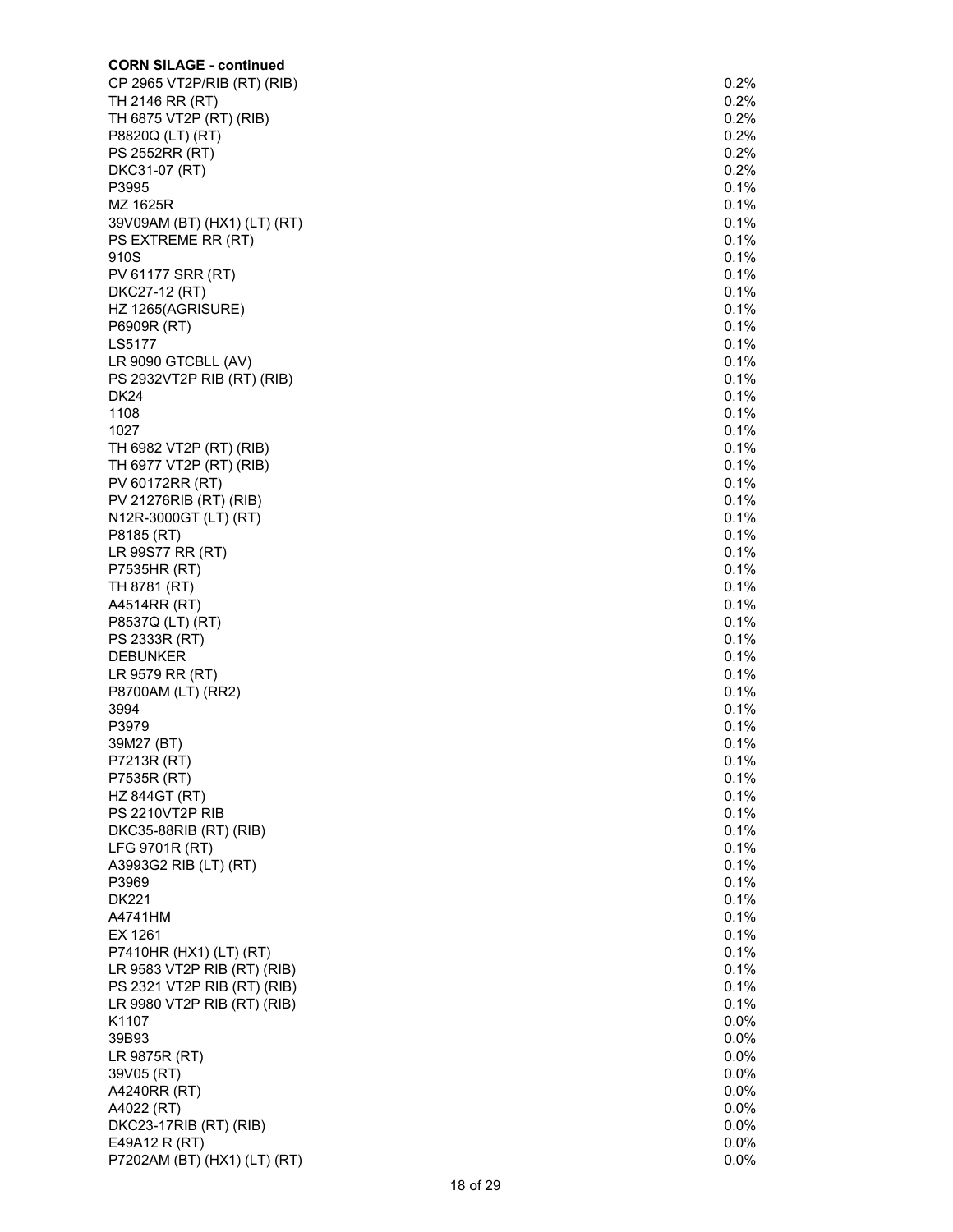| <b>CORN SILAGE - continued</b>   |         |
|----------------------------------|---------|
| MZ 1340DBR (RIB)                 | $0.0\%$ |
| CROPLAN 1756 VT2P/RIB (RT) (RIB) | $0.0\%$ |
| A4477HM                          | $0.0\%$ |
| HZ 1840                          | $0.0\%$ |
| P3997                            | $0.0\%$ |
| <b>DKC26-75</b>                  | $0.0\%$ |
| 39H86 (BT) (LT) (RT)             | $0.0\%$ |
| 39D97 (BT) (LT) (RT)             | $0.0\%$ |
| A4414RR (RT)                     | $0.0\%$ |
| E52V92 R (RT) (RIB)              | $0.0\%$ |
| PS EXCESS GSX RIB (SSX) (RIB)    | $0.0\%$ |
| HZ 2853 (AGRISURE)               | $0.0\%$ |
| P7940AM (LT) (RT) (HX1) (YG)     | $0.0\%$ |
| DKC35-51 (BT) (RT)               | $0.0\%$ |
| DKC35-54 (RIB)                   | $0.0\%$ |
| DKC21-36RIB (RT) (RIB)           | $0.0\%$ |
| DKC24-05 (RT)                    | $0.0\%$ |
| <b>DK220</b>                     | $0.0\%$ |
| P8107HR (BT) (LT) (RT)           | $0.0\%$ |
| <b>MASTERGRAZE</b>               | $0.0\%$ |
| LR 9474 VT2PRIB $(RT)$ $(RIB)$   | $0.0\%$ |
| TH 7673 (RT) (RIB)               | $0.0\%$ |
| PV 62485RIB (RT) (RIB)           | $0.0\%$ |
| PV 62384RIB (RT) (RIB)           | $0.0\%$ |
| <b>HL 2222</b>                   | $0.0\%$ |
| BMR90B94 (HX1)                   | $0.0\%$ |
| <b>TH4076 HDRR (RT)</b>          | $0.0\%$ |

#### PROCESSING POTATOES - IRRIGATED - 2021 MANITOBA VARIETY ACREAGE REPORT

| <b>RUSSET BURBANK</b>    | 63.7%   | <b>Based on</b> |
|--------------------------|---------|-----------------|
| RANGER RUSSET (AMISK)    | 18.4%   | 51,164          |
| UMATILLA RUSSET          | 10.7%   | <b>Acres</b>    |
| <b>INNOVATOR</b>         | $3.6\%$ | <b>Reported</b> |
| <b>CLEARWATER RUSSET</b> | 1.5%    |                 |
| <b>DAKOTA RUSSET</b>     | $1.1\%$ |                 |
| <b>IVORY RUSSET</b>      | 0.5%    |                 |
| <b>BLAZER RUSSET</b>     | 0.3%    |                 |
| DAKOTA PEARL             | $0.1\%$ |                 |
| <b>CARIBE</b>            | $0.1\%$ |                 |
| <b>BONUS</b>             | 0.1%    |                 |

## PROCESSING POTATOES - DRYLAND - 2021 MANITOBA VARIETY ACREAGE REPORT

| RANGER RUSSET (AMISK) | 45.9% | <b>Based on</b> |
|-----------------------|-------|-----------------|
| AC VIGOR              | 17.5% | 1.188           |
| RUSSET BURBANK        | 16.0% | <b>Acres</b>    |
| DAKOTA PEARL          | 15.7% | Reported        |
| <b>IVORY CRISP</b>    | 4.9%  |                 |

#### TABLE POTATOES - 2021 MANITOBA VARIETY ACREAGE REPORT

| <b>SANGRE</b>         | 25.3%<br><b>Based on</b> |       |
|-----------------------|--------------------------|-------|
| <b>MUSICA</b>         | 13.7%                    | 5,635 |
| DARK RED NORLAND      | 13.1%<br><b>Acres</b>    |       |
| <b>NORLAND</b>        | 8.8%<br><b>Reported</b>  |       |
| <b>INNOVATOR</b>      | 7.5%                     |       |
| <b>COLOMBA</b>        | 6.8%                     |       |
| AC PEREGRINE RED      | 5.5%                     |       |
| <b>RUSSET BURBANK</b> | 4.5%                     |       |
| <b>VIKING</b>         | 4.1%                     |       |
| <b>FENWAY RED</b>     | $3.2\%$                  |       |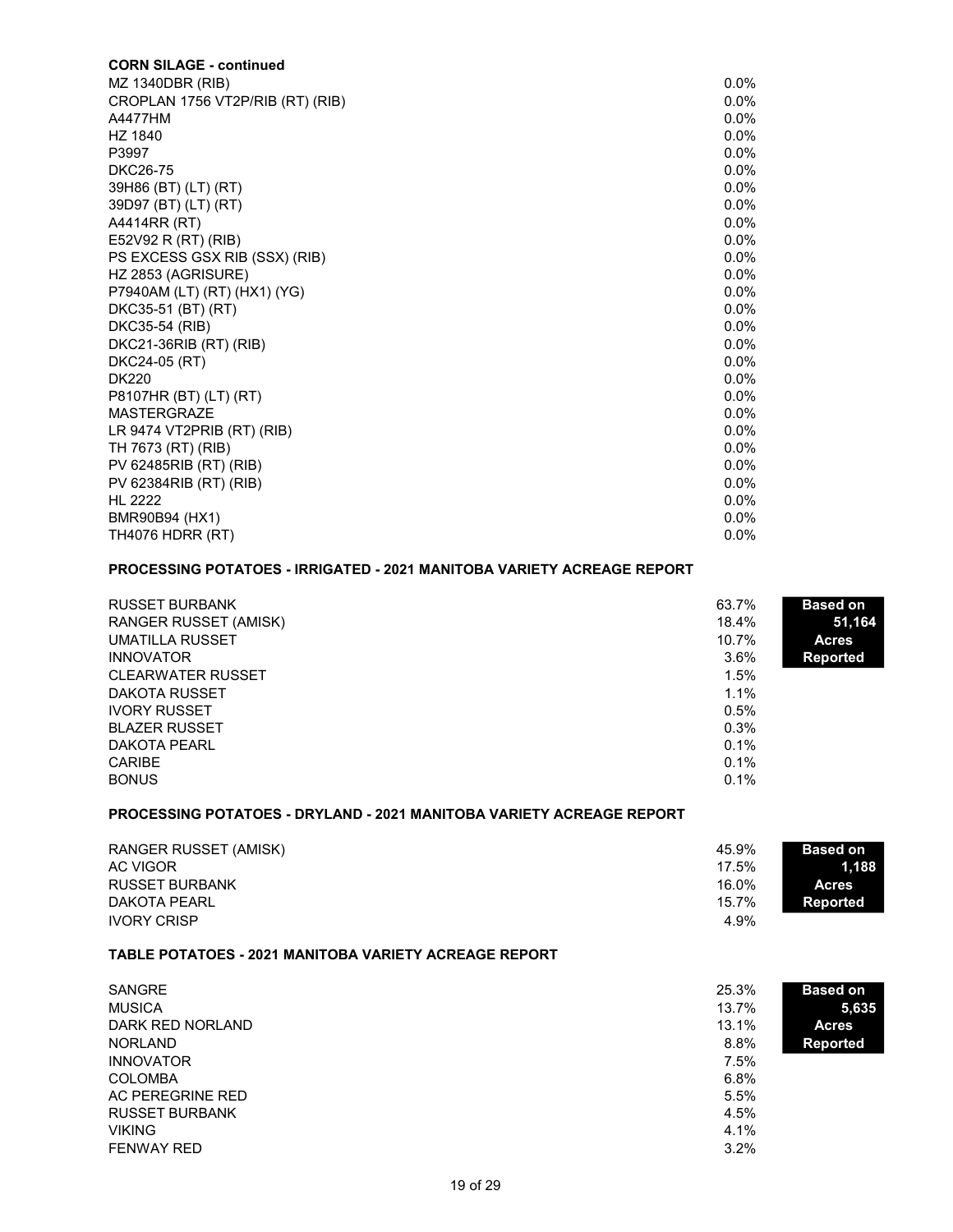| <b>TABLE POTATOES - continued</b> |         |
|-----------------------------------|---------|
| <b>RANGER RUSSET (AMISK)</b>      | 2.3%    |
| <b>CRISTINA</b>                   | $1.7\%$ |
| <b>SATINA</b>                     | $0.9\%$ |
| <b>WHITNEY</b>                    | $0.8\%$ |
| <b>WISCONSIN NORLAND</b>          | $0.6\%$ |
| YUKON GOLD                        | $0.5\%$ |
| <b>GOLDRUSH</b>                   | $0.5\%$ |
| NORGOLD RUSSET                    | $0.3\%$ |

### SOYBEANS - 2021 MANITOBA VARIETY ACREAGE REPORT

| S007-Y4 (RT)            | 14.7% | Based on        |
|-------------------------|-------|-----------------|
| P006A37X (RR2X)         | 5.0%  | 1,166,807       |
| DKB005-52 (RT)          | 4.7%  | <b>Acres</b>    |
| S0009-M2 (RT)           | 4.1%  | <b>Reported</b> |
| NSC SPERLING RR2Y (RT)  | 3.5%  |                 |
| NO VAR                  | 3.5%  |                 |
| S001-D8X (RR2X)         | 3.3%  |                 |
| S003-Z4X (RR2X)         | 3.2%  |                 |
| TH 87003 R2X (RR2X)     | 2.7%  |                 |
| S007-A2XS (RR2X)        | 2.7%  |                 |
| DKB002-32 (RR2X)        | 2.4%  |                 |
| P001A48X (RR2X)         | 2.3%  |                 |
| P005A83X (RR2X)         | 2.0%  |                 |
| SI 001XTN (RR2X)        | 1.9%  |                 |
| NSC WARREN RR (RT)      | 1.9%  |                 |
| NSC WINKLER RR2X (RR2X) | 1.8%  |                 |
| AKRAS R2 (RT)           | 1.6%  |                 |
| P005A27X (RR2X)         | 1.6%  |                 |
| SI 007XTN (RR2X)        | 1.5%  |                 |
| 25-10RY (RT)            | 1.4%  |                 |
| P00A49X (RR2X)          | 1.4%  |                 |
| BOURKE R2X (RR2X)       | 1.3%  |                 |
| DKB005-51 (RT)          | 1.3%  |                 |
| P003A97X (RR2X)         | 1.1%  |                 |
| DKB0009-89 (RR2X)       | 1.1%  |                 |
| 24-10RY (RT)            | 1.0%  |                 |
| S005-C9X (RR2X)         | 1.0%  |                 |
| <b>LS 001XT (RR2X)</b>  | 1.0%  |                 |
| PS 0027 RR (RT)         | 0.9%  |                 |
| LS 007XT (RR2X)         | 0.9%  |                 |
| NSC REDVERS RR2X (RR2X) | 0.8%  |                 |
| DKB003-29 (RR2X)        | 0.8%  |                 |
| SUNNA R2X (RR2X)        | 0.8%  |                 |
| OAC PRUDENCE            | 0.8%  |                 |
| NSC WATSON RR2Y (RT)    | 0.8%  |                 |
| TH 89004 R2X (RR2X)     | 0.8%  |                 |
| TH 88007 R2X (RR2X)     | 0.7%  |                 |
| S006-M4X (RR2X)         | 0.7%  |                 |
| MAHONY R2 (RT)          | 0.6%  |                 |
| <b>AMIRANI R2</b>       | 0.6%  |                 |
| SIBERIA                 | 0.6%  |                 |
| B0041RX (RR2X)          | 0.6%  |                 |
| NSC GLADSTONE RR2Y (RT) | 0.6%  |                 |
| PV 16S004 R2X (RR2X)    | 0.6%  |                 |
| B003-29 (RT)            | 0.5%  |                 |
| KUDO R2X (RR2X)         | 0.5%  |                 |
| LS 0036RR (RT)          | 0.5%  |                 |
| S0009-F2X (RR2X)        | 0.4%  |                 |
| ASTRO R2 (RT)           | 0.4%  |                 |
| NSC RICHER RR2Y (RT)    | 0.4%  |                 |
| TH 81007 R2XN (RR2X)    | 0.4%  |                 |
| CP005WPRX (RR2X)        | 0.4%  |                 |
|                         |       |                 |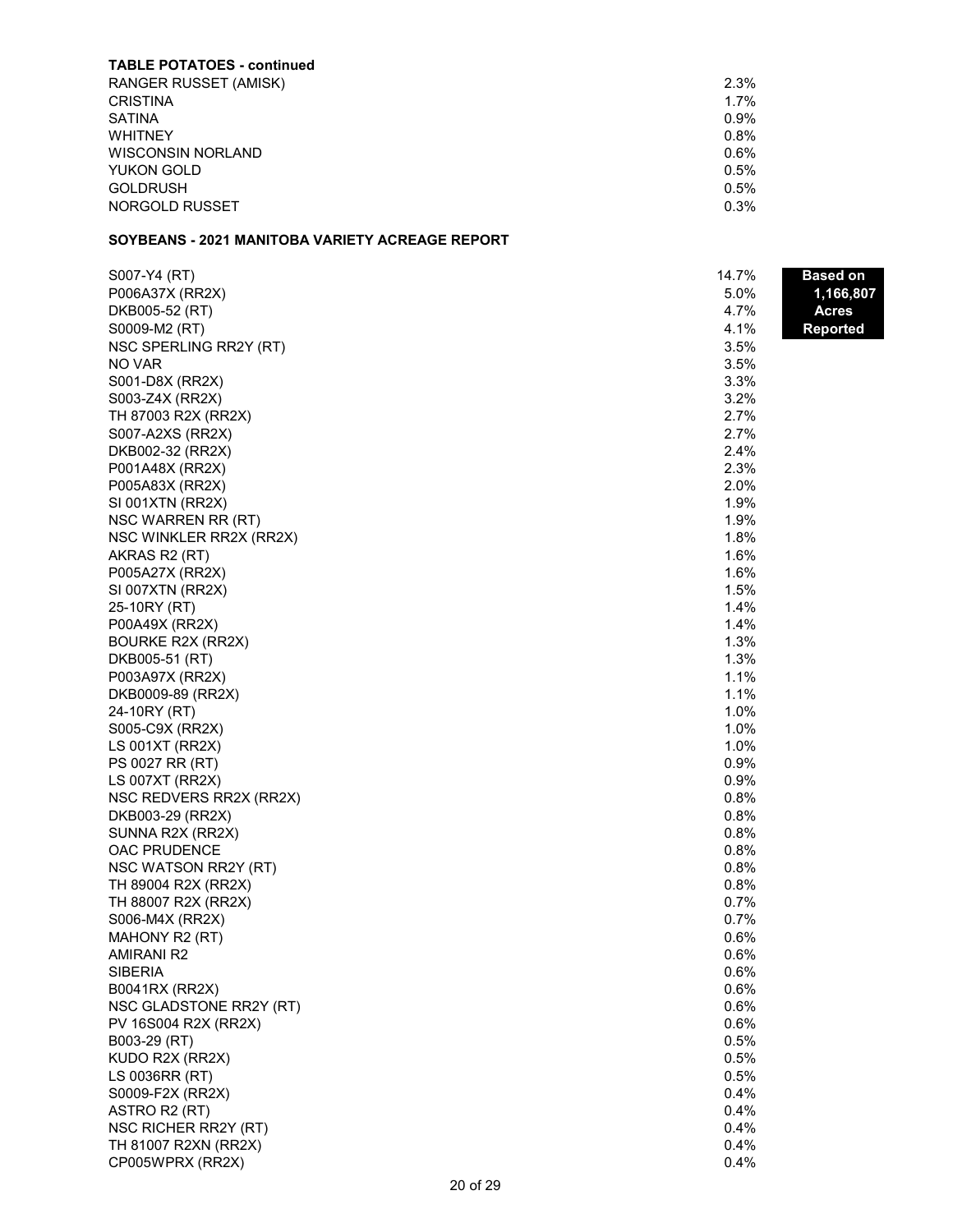| <b>SOYBEANS - continued</b> |         |
|-----------------------------|---------|
| BARKER R2X (RR2X)           | 0.3%    |
| PV 15S0009 R2X (RR2X)       | 0.3%    |
| NSC CULROSS RR2X (RR2X)     | 0.3%    |
| NSC CARTIER (RR2X)          | 0.3%    |
| HANA                        | 0.3%    |
| TH 33003 R2Y (RT)           | 0.3%    |
| DKB0005-44 (RR2X)           | 0.3%    |
| LISKA                       | 0.3%    |
| ELMO E3 (E3)                | 0.2%    |
| TORRO R2 (RT)               | 0.2%    |
| RENUKA R2X (RR2X)           | 0.2%    |
| NSC AUBIGNY RR2X (RR2X)     | 0.2%    |
| P007A08X (RR2X)             | 0.2%    |
| B0011RX (RR2X)              | 0.2%    |
| TH89009 R2XN (RR2X)         | 0.2%    |
| NSC COULEE RR (RT)          | $0.2\%$ |
| DKB008-81 (RT)              | 0.2%    |
| DKB006-29 (RR2X)            | 0.2%    |
| RX ACRON (RR2X)             | 0.2%    |
| S006-W5 (RT)                | $0.2\%$ |
| TH 88005 R2X (RR2X)         | 0.2%    |
| MAO R2X (RR2X)              | 0.2%    |
| P00A75X (RR2X)              | 0.1%    |
| <b>REYNOLDS</b>             | 0.1%    |
| MIKADO R2X (RR2X)           | 0.1%    |
| DKB008-48 (RR2X)            | 0.1%    |
| PV 19S006 R2X (RT)          | 0.1%    |
| TH 32004 R2Y (RT)           | 0.1%    |
| P9007                       | 0.1%    |
| TH 87000 R2X (RR2X)         | 0.1%    |
| DKB 0008-87 (RR2X)          | 0.1%    |
| BISHOP R2 (RT)              | 0.1%    |
| S003-L3 (RT)                | 0.1%    |
| FISHER R2X (RR2X)           | 0.1%    |
| DKB00-99 (RT)               | 0.1%    |
| N001                        | 0.1%    |
| LS 0078RR (RT)              | 0.1%    |
| LS 003R24N (RT)             | 0.1%    |
| AAC EDWARD                  | 0.1%    |
| AC 0800RR (RT)              | 0.1%    |
| LS 007R22 (RT)              | 0.1%    |
| PV 12S007 RX2 (RR2X)        | 0.1%    |
| PS 0068 XR (RR2X)           | 0.1%    |
| <b>KEBEK</b>                | 0.1%    |
| PV 22S002 R2X (RR2X)        | 0.1%    |
| TH 24004RR (RT)             | 0.1%    |
| LS 0065RR (RT)              | 0.1%    |
| S00-W3 (RT)                 | 0.1%    |
| P001T34R (RT)               | 0.1%    |
| NSC NEWTON RR2X (RR2X)      | 0.1%    |
| DKB 003-95 (RR2X)           | 0.1%    |
| NO VAR (NATTO TYPE)         | 0.1%    |
| P9008                       | 0.1%    |
| P9004                       | 0.1%    |
| LS 004R21 (RT)              | 0.1%    |
| SC2450R2                    | 0.1%    |
| 26-10RY (RT)                | 0.1%    |
| NSC STARBUCK (RR2X)         | 0.1%    |
| LS MISTRAL (RT)             | 0.1%    |
| S008-N2 (RT)                | 0.1%    |
| FOOTE R2 (RT)               | 0.1%    |
| LS 006XT (RR2X)             | 0.1%    |
| <b>MAXUS</b>                | 0.1%    |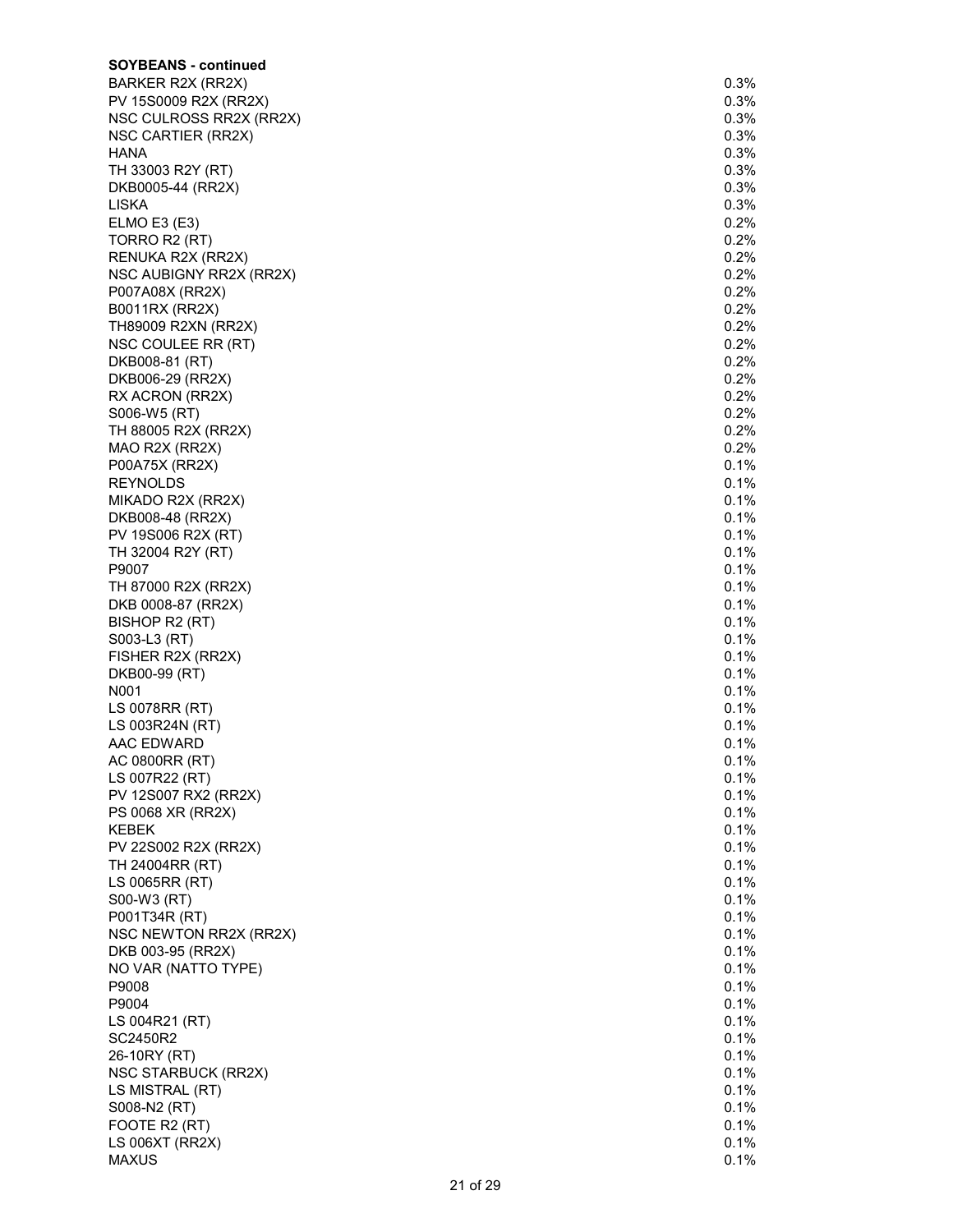| <b>SOYBEANS - continued</b>         |              |
|-------------------------------------|--------------|
| PRINCE R2X (RR2X)                   | 0.1%         |
| FRESCO R2X (RR2X)                   | 0.1%         |
| HART R2X (RR2X)                     | 0.1%         |
| DKB0003-24 (RR2X)                   | 0.1%         |
| B0051RX (RR2X)                      | 0.1%         |
| 90B11 (RT)                          | $0.0\%$      |
| 25-02R (RT)                         | $0.0\%$      |
| NSC MOLLARD (LT)                    | 0.0%         |
| ND17009GT (RT)                      | 0.0%         |
| CP00519RX (RR2X)                    | 0.0%         |
| NSC HOLLAND RR2X (RR2X)             | $0.0\%$      |
| <b>ACCORD</b>                       | $0.0\%$      |
| 5007                                | $0.0\%$      |
| 5006 RR (RT)                        | $0.0\%$      |
| 900Y61 (RT)                         | 0.0%         |
| LS 008R21                           | 0.0%         |
| LS 003R22 (RT)                      | 0.0%         |
| PRO 2525R2 (RT)                     | 0.0%         |
| NSC RESTON RR2Y (RT)                | 0.0%         |
| TH 34006 R2Y (RT)                   | $0.0\%$      |
| P006T78R (RT)                       | $0.0\%$      |
| P005T13R (RT)                       | $0.0\%$      |
| 0066 XR (RR2X)                      | 0.0%         |
| P002A19X (RR2X)                     | $0.0\%$      |
| LS 006XT (RR2X)                     | 0.0%<br>0.0% |
| MANI R2X (RR2X)<br>DKB006-99 (RR2X) | $0.0\%$      |
| S0007B-7X (RR2X)                    | 0.0%         |
| PS 0074 R2 (RT)                     | 0.0%         |
| VIDAR R2X (RR2X)                    | 0.0%         |
| <b>ASTOR</b>                        | 0.0%         |
| CP00120RX (RR2X)                    | $0.0\%$      |
| NSC WYNYARD RR2X (RR2X)             | 0.0%         |
| SI 00319XT (RR2X)                   | $0.0\%$      |
| AURELINA                            | 0.0%         |
| S 00-55                             | 0.0%         |
| <b>GENTLEMAN</b>                    | 0.0%         |
| TH 23006RR (RT)                     | 0.0%         |
| 27005RR (RT)                        | 0.0%         |
| 27007RR (RT)                        | $0.0\%$      |
| 26-02R (RT)                         | $0.0\%$      |
| LS 006R21                           | $0.0\%$      |
| LS 002R24N (RT)                     | $0.0\%$      |
| TH 3303R2Y (RT)                     | $0.0\%$      |
| P01A84X (RR2X)                      | $0.0\%$      |
| CP00419RX (RR2X)                    | 0.0%         |
| XB004L19X (RR2X)                    | $0.0\%$      |
| <b>GENESI</b>                       | $0.0\%$      |
| MAJOR R2X (RR2X)                    | $0.0\%$      |
| <b>FJORD</b>                        | $0.0\%$      |
| OAC ERIN                            | $0.0\%$      |
| TH 23005RR (RT)                     | 0.0%         |
| 4004 RR (RT)                        | 0.0%         |
| 25-03R (RT)                         | $0.0\%$      |
| 90M01 (RT)                          | 0.0%         |
| <b>NSC 2011RR (RT)</b>              | $0.0\%$      |
| NSC PORTAGE RR (RT)                 | $0.0\%$      |
| TH 29008RR (RT)                     | $0.0\%$      |
| S00-B7 (RT)                         | $0.0\%$      |
| TH 33008R2Y                         | $0.0\%$      |
| MCLEOD R2 (RT)                      | $0.0\%$      |
| P008T22R2 (RT)                      | $0.0\%$      |
| P06T28R (RT)                        | $0.0\%$      |

|   | 0.1%       |
|---|------------|
|   |            |
|   | 0.1%       |
|   | 0.1%       |
|   |            |
|   | 0.1%       |
|   |            |
|   | 0.1%       |
|   |            |
|   | 0.0%       |
|   | 0.0%       |
|   |            |
|   | 0.0%       |
|   |            |
|   | 0.0%       |
|   | 0.0%       |
|   |            |
|   | 0.0%       |
|   |            |
|   | 0.0%       |
|   |            |
|   | $0.0\%$    |
|   | 0.0%       |
|   | .<br>0%.   |
| ( |            |
|   | 0.0%       |
|   |            |
|   | 0.0%       |
|   |            |
|   | 0.0%       |
|   | 0.0%       |
|   |            |
|   | $0.0\%$    |
|   |            |
|   | 0.0%       |
| ( | $0.0\%$    |
|   |            |
|   | 0.0%       |
|   |            |
|   | 0.0%       |
|   | $0.0\%$    |
|   |            |
|   | $0.0\%$    |
|   | 0.0%       |
|   |            |
|   | 0.0%       |
|   |            |
|   | 0.0%       |
|   | 0.0%       |
|   |            |
|   | 0.0%       |
|   |            |
|   | 0.0%       |
|   |            |
|   | $0.0\%$    |
|   | 0.0%       |
|   |            |
|   | 0.0%       |
|   | 0.0%       |
|   |            |
|   | 0.0%       |
|   |            |
|   | 0.0%       |
|   | $0.0\%$    |
|   |            |
|   | $0.0\%$    |
|   |            |
|   | 0.0%       |
|   | 0.0%       |
|   |            |
|   | 0.0%       |
|   | 0.0%       |
|   |            |
|   | 0.0%       |
|   |            |
|   | 0.0%       |
|   | $0.0\%$    |
|   |            |
|   | 0.0%       |
|   | .<br>0%. ( |
| ( |            |
|   | 0.0%       |
|   |            |
|   | 0.0%       |
|   | 0.0%       |
|   |            |
|   | 0.0%       |
|   |            |
|   | $0.0\%$    |
|   | 0.0%       |
|   |            |
| ( | ۔<br>0%.(  |
|   | 0.0%       |
|   |            |
|   | 0.0%       |
|   |            |
|   | 0.0%       |
|   | $0.0\%$    |
|   |            |
|   | 0.0%       |
|   |            |
|   | 0.0%       |
|   | $0.0\%$    |
|   |            |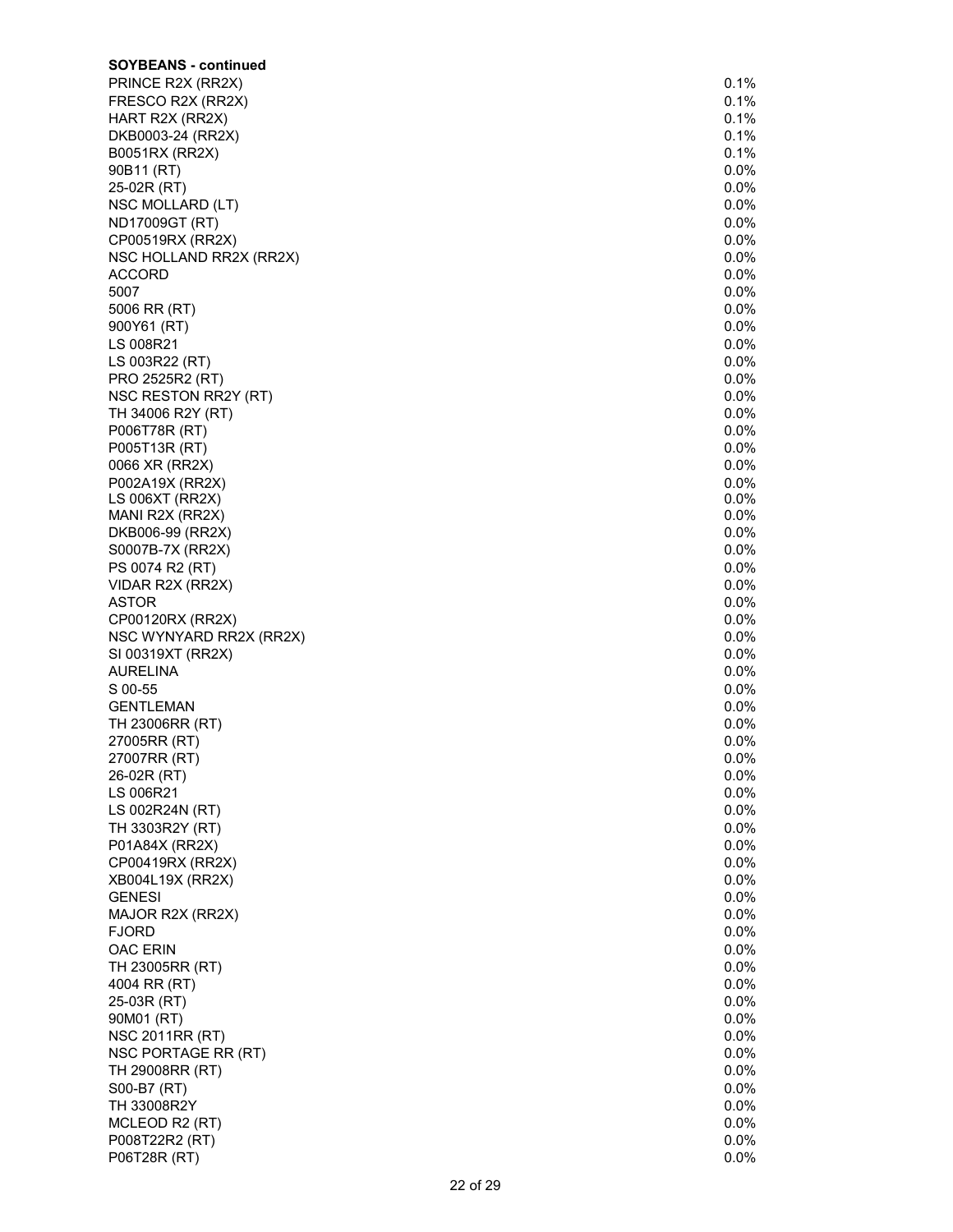| <b>SOYBEANS - continued</b> |         |
|-----------------------------|---------|
| 23-11RY (RT)                | $0.0\%$ |
| TH 35003RR (RT)             | $0.0\%$ |
| PRO 2535R2                  | 0.0%    |
| NSC SANFORD R2Y (RT)        | 0.0%    |
| PS 00095 R2 (RT)            | 0.0%    |
| LS SOLAIRE (RT)             | 0.0%    |
| DKB20-01 (RT)               | 0.0%    |
| S001-B1 (RT)                | 0.0%    |
| P007A90R (RT)               | 0.0%    |
| AAC HALLI                   | 0.0%    |
| S0009-D6 (RT)               | 0.0%    |
| P0007A43R (RT)              | 0.0%    |
| XB0006A17X (RR2X)           | 0.0%    |
| CROPLAN RX00218 (RT)        | $0.0\%$ |
| CROPLAN RX00918 (RT)        | 0.0%    |
| TH 890005 R2X (RR2X)        | 0.0%    |
| P0007A73X (RR2X)            | $0.0\%$ |
| TH 89001 R2X (RR2X)         | 0.0%    |
| TH 88008 R2X (RR2X)         | $0.0\%$ |
| TH 88009 R2X (RR2X)         | 0.0%    |
| TH 33005 R2Y (RT)           | $0.0\%$ |
| MERRITT R2X (RR2X)          | $0.0\%$ |
| B0030L1 (RT)                | $0.0\%$ |
| P007408X (RR2X)             | 0.0%    |
| CW1760276 (RR2X)            | $0.0\%$ |
| RICO R2X (RR2X)             | $0.0\%$ |
| <b>B0012RX (RR2X)</b>       | $0.0\%$ |
| SI 000919XT (RR2X)          | 0.0%    |
| <b>MAYA</b>                 | $0.0\%$ |
| <b>MOZART</b>               | $0.0\%$ |
| GS1001                      | 0.0%    |
| 26-12RY (RT)                | 0.0%    |
| 23-60RY (RT)                | 0.0%    |
| AAC SPRINGFIELD             | 0.0%    |
| LS 001E020 (E3)             | 0.0%    |
| SC20-2275R2X (RR2X)         | 0.0%    |

### PEDIGREED SOYBEANS - 2021 MANITOBA VARIETY ACREAGE REPORT

| TH 87003 R2X (RR2X)      | 6.0% | <b>Based on</b> |
|--------------------------|------|-----------------|
| P006A37X (RR2X)          | 5.4% | 83,170          |
| NO VAR                   | 4.4% | <b>Acres</b>    |
| S001-D8X (RR2X)          | 4.4% | <b>Reported</b> |
| S007-Y4 (RT)             | 4.3% |                 |
| DKB005-52 (RT)           | 3.7% |                 |
| S007-A2XS (RR2X)         | 3.0% |                 |
| NSC WINKLER RR2X (RR2X)  | 2.8% |                 |
| SI 007XTN (RR2X)         | 2.8% |                 |
| P001A48X (RR2X)          | 2.4% |                 |
| NSC SPERLING RR2Y (RT)   | 2.4% |                 |
| S0009-M2 (RT)            | 2.1% |                 |
| <b>BOURKE R2X (RR2X)</b> | 2.0% |                 |
| P003A97X (RR2X)          | 2.0% |                 |
| P005A83X (RR2X)          | 1.9% |                 |
| DKB008-48 (RR2X)         | 1.9% |                 |
| TH 88007 R2X (RR2X)      | 1.9% |                 |
| AKRAS R2 (RT)            | 1.8% |                 |
| S005-C9X (RR2X)          | 1.5% |                 |
| DKB002-32 (RR2X)         | 1.5% |                 |
| DKB0009-89 (RR2X)        | 1.5% |                 |
| S003-Z4X (RR2X)          | 1.4% |                 |
| NSC CARTIER (RR2X)       | 1.4% |                 |
| SUNNA R2X (RR2X)         | 1.4% |                 |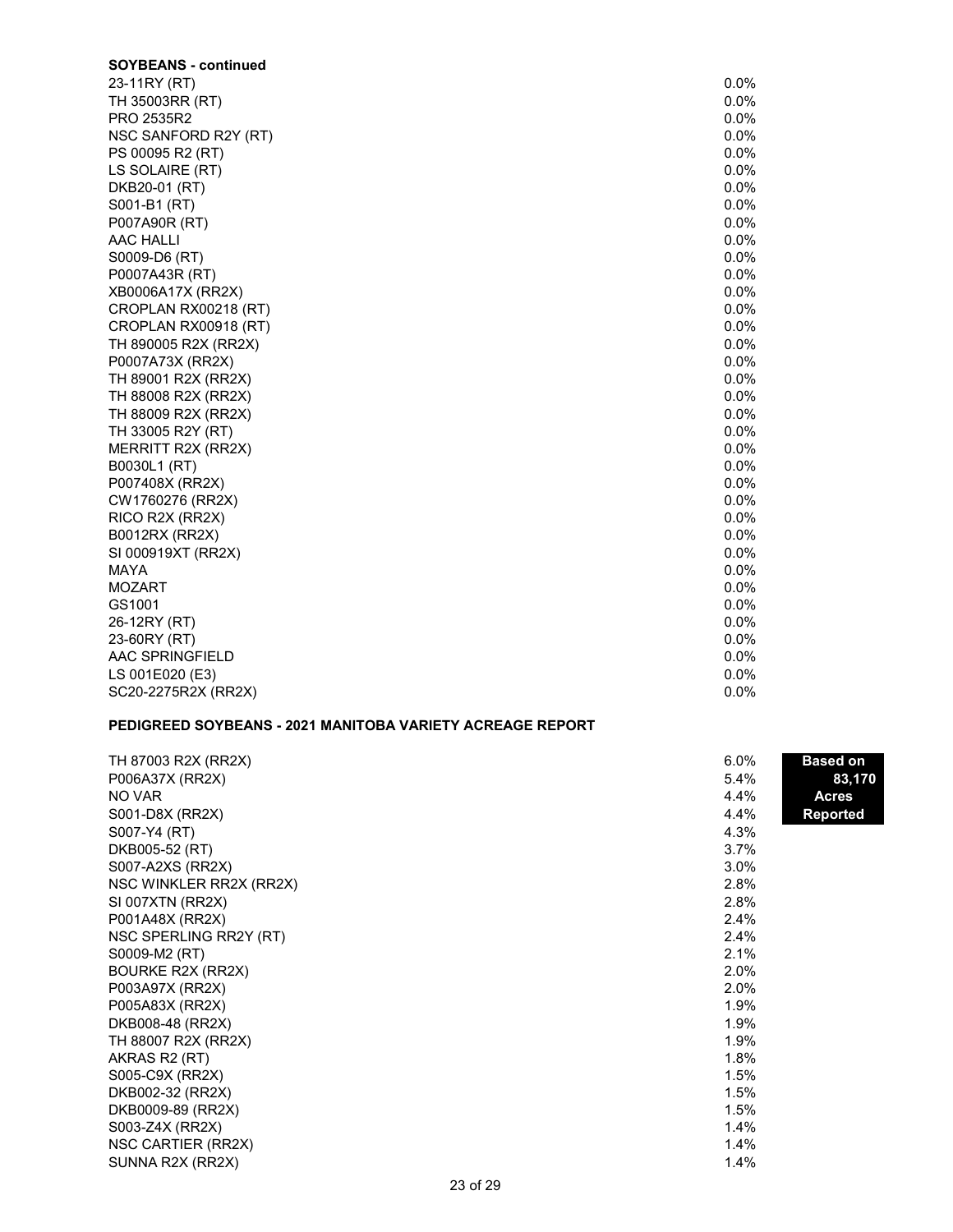| <b>PEDIGREED SOYBEANS - continued</b> |         |
|---------------------------------------|---------|
| P005A27X (RR2X)                       | $1.2\%$ |
| <b>SIBERIA</b>                        | 1.2%    |
| LS 001XT (RR2X)                       | 1.1%    |
| P00A49X (RR2X)                        | 1.1%    |
| ASTRO R2 (RT)                         | 1.1%    |
| CW1760277 (RR2X)                      | $1.0\%$ |
| TH 89004 R2X (RR2X)                   | $1.0\%$ |
| S0009-F2X (RR2X)                      | $1.0\%$ |
| TH 81007 R2XN (RR2X)                  | $1.0\%$ |
| <b>REYNOLDS</b>                       | 0.9%    |
|                                       |         |
| 25-10RY (RT)                          | 0.9%    |
| NSC REDVERS RR2X (RR2X)               | $0.9\%$ |
| <b>LISKA</b>                          | 0.8%    |
| NSC HOLLAND RR2X (RR2X)               | 0.8%    |
| <b>AMIRANI R2</b>                     | 0.8%    |
| PV 16S004 R2X (RR2X)                  | 0.8%    |
| LS 007XT (RR2X)                       | 0.7%    |
| PV 22S002 R2X (RR2X)                  | 0.6%    |
| NSC AUBIGNY RR2X (RR2X)               | $0.6\%$ |
| MERRITT R2X (RR2X)                    | $0.6\%$ |
| SI 001XTN (RR2X)                      | $0.6\%$ |
| MAO R2X (RR2X)                        | $0.6\%$ |
| RX ACRON (RR2X)                       | $0.6\%$ |
| HART R2X (RR2X)                       | 0.6%    |
| NSC WATSON RR2Y (RT)                  | 0.5%    |
|                                       | 0.5%    |
| KUDO R2X (RR2X)                       |         |
| SC20-2275R2X (RR2X)                   | 0.5%    |
| DKB003-29 (RR2X)                      | 0.5%    |
| CW1760535 (RR2X)                      | 0.5%    |
| 24-10RY (RT)                          | 0.5%    |
| MAHONY R2 (RT)                        | 0.5%    |
| TH 88005 R2X (RR2X)                   | $0.5\%$ |
| 90A06 (RT)                            | 0.4%    |
| BARKER R2X (RR2X)                     | 0.4%    |
| CP00519RX (RR2X)                      | 0.4%    |
| NSC GLADSTONE RR2Y (RT)               | 0.4%    |
| PV 15S0009 R2X (RR2X)                 | $0.4\%$ |
| <b>METEOR</b>                         | $0.4\%$ |
| TH 33003 R2Y (RT)                     | $0.4\%$ |
|                                       | 0.3%    |
| AAC HALLI                             |         |
| ELMO E3(E3)                           | $0.3\%$ |
| DKB 0008-87 (RR2X)                    | $0.3\%$ |
| CROPLAN RX00918 (RT)                  | $0.3\%$ |
| TH89009 R2XN (RR2X)                   | $0.3\%$ |
| CP000620RX (RR2X)                     | $0.3\%$ |
| <b>B0012RX (RR2X)</b>                 | 0.3%    |
| TH 88009 R2X (RR2X)                   | 0.3%    |
| FRESCO R2X (RR2X)                     | 0.3%    |
| DKB0003-24 (RR2X)                     | 0.3%    |
| <b>HANA</b>                           | 0.2%    |
| MIKADO R2X (RR2X)                     | 0.2%    |
| TORRO R2 (RT)                         | $0.2\%$ |
| P00A75X (RR2X)                        | $0.2\%$ |
| SI 00319XT (RR2X)                     | 0.2%    |
|                                       |         |
| NO VAR (NATTO TYPE)                   | $0.2\%$ |
| P9007                                 | $0.2\%$ |
| DKB005-51 (RT)                        | 0.2%    |
| PS 0068 XR (RR2X)                     | $0.2\%$ |
| TH 32004 R2Y (RT)                     | $0.2\%$ |
| CP00120RX (RR2X)                      | $0.2\%$ |
| SI 00420XTN (RR2X)                    | $0.2\%$ |
| NSC RICHER RR2Y (RT)                  | $0.2\%$ |
| MANI R2X (RR2X)                       | 0.2%    |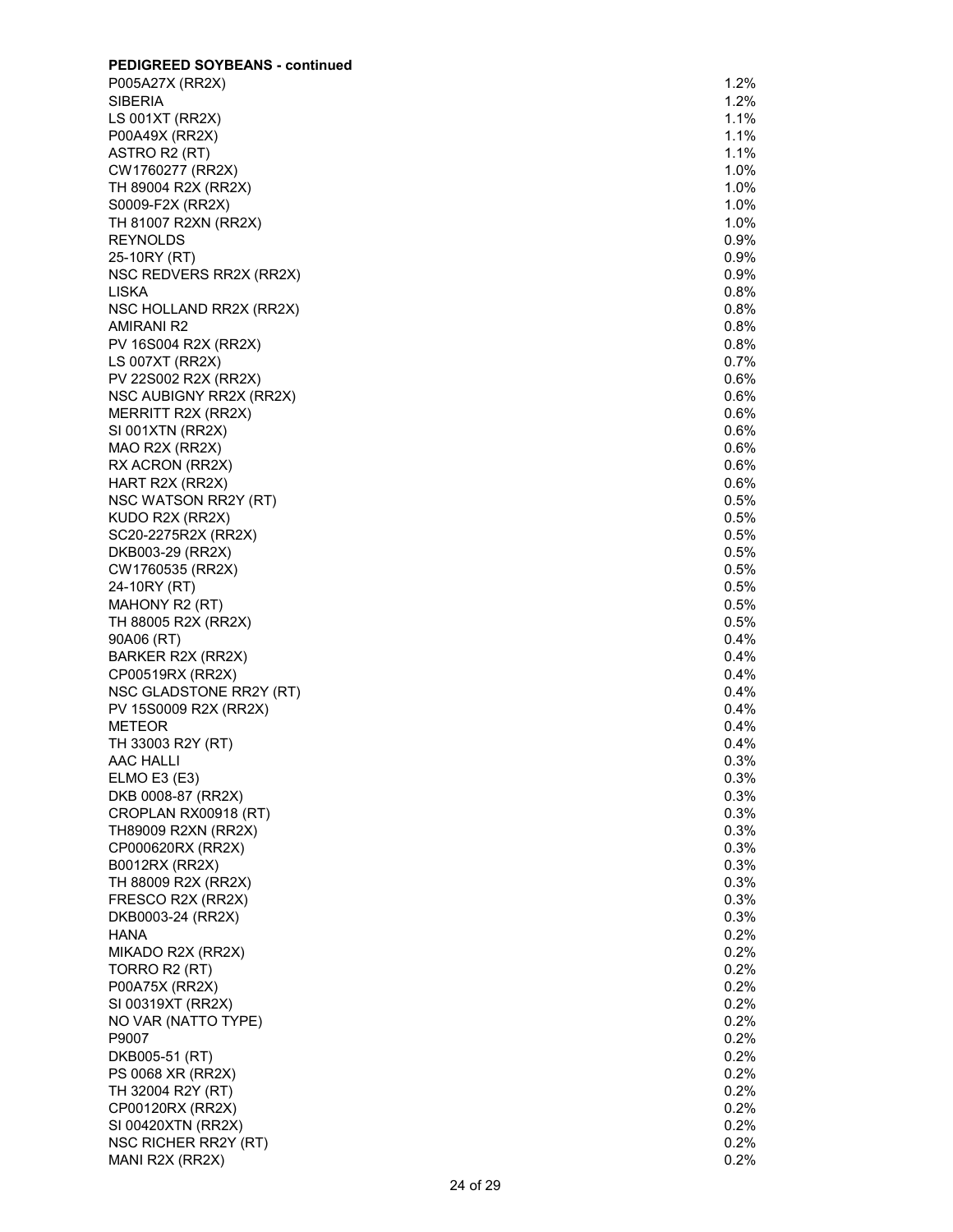| <b>PEDIGREED SOYBEANS - continued</b> |         |
|---------------------------------------|---------|
| <b>ASTOR</b>                          | 0.2%    |
| P9008                                 | 0.2%    |
| NSC EXP 1209N R2 (RT)                 | 0.2%    |
| PRINCE R2X (RR2X)                     | 0.2%    |
| XB004L19X (RR2X)                      | 0.2%    |
| NSC EXP004X (RR2X)                    | 0.2%    |
| P007A08X (RR2X)                       | 0.2%    |
| FISHER R2X (RR2X)                     | 0.2%    |
| SVX00820XTN (RR2X)                    | 0.1%    |
| BISHOP R2 (RT)                        | 0.1%    |
| PV11S001RR2 (RT)                      | 0.1%    |
| P0007A73X (RR2X)                      | 0.1%    |
| EVO E3 (E3)                           | 0.1%    |
| CW1860006 (RR2X)                      | 0.1%    |
| B003-29 (RT)                          | 0.1%    |
| S0007B-7X (RR2X)                      | 0.1%    |
| CW1861137 (RR2X)                      | 0.1%    |
| PV 12S007 RX2 (RR2X)                  | 0.1%    |
| <b>OAC PRUDENCE</b>                   | 0.1%    |
| B0041RX (RR2X)                        | 0.1%    |
| CW2020011 (E3)                        | 0.1%    |
| CL2042580 (RR2X)                      | 0.1%    |
| <b>MAYA</b>                           | 0.1%    |
| <b>OAC MORDEN</b>                     | 0.1%    |
| ND17009GT (RT)                        | 0.1%    |
| DEXTRO R2X (RR2X)                     | 0.1%    |
| CL2042637 (RR2X)                      | 0.1%    |
| CL2042645 (RR2X)                      | 0.1%    |
| GECKO R2X (RR2X)                      | 0.1%    |
| SC20-2475R2X (RR2X)                   | $0.0\%$ |
| POLO R2X (RR2X)                       | 0.0%    |

#### LENTILS - 2021 MANITOBA VARIETY ACREAGE REPORT

| CDC PROCLAIM (ST)   | 53.3% | <b>Based on</b> |
|---------------------|-------|-----------------|
| CDC INVINCIBLE (ST) | 32.7% | 1.070           |
| CDC IMPULSE (ST)    | 14.0% | <b>Acres</b>    |
|                     |       | <b>Reported</b> |

# FABABEANS - 2021 MANITOBA VARIETY ACREAGE REPORT

| <b>SNOWBIRD</b>             | 57.7%   | <b>Based on</b> |
|-----------------------------|---------|-----------------|
| DL RICO                     | 14.7%   | 5,206           |
| DL TESORO                   | 13.2%   | <b>Acres</b>    |
| NO VAR                      | $9.0\%$ | <b>Reported</b> |
| NO VAR (CHINESE BROAD BEAN) | 4.7%    |                 |
| CDC 219-16                  | 0.4%    |                 |
| <b>MALIK</b>                | 0.2%    |                 |

#### BEANS WHITE PEA - 2021 MANITOBA VARIETY ACREAGE REPORT

| T9905<br><b>INDI</b><br>NO VAR (WHITE BEANS)<br>AAC SHOCK<br><b>ENVOY</b><br><b>BLIZZARD</b><br><b>BOLT</b><br>T9903 | 78.4%<br>$6.0\%$<br>4.2%<br>3.8%<br>1.8%<br>1.7%<br>1.5%<br>1.3% | <b>Based on</b><br>40,204<br><b>Acres</b><br><b>Reported</b> |
|----------------------------------------------------------------------------------------------------------------------|------------------------------------------------------------------|--------------------------------------------------------------|
| AAC ARGOSY                                                                                                           | 1.3%                                                             |                                                              |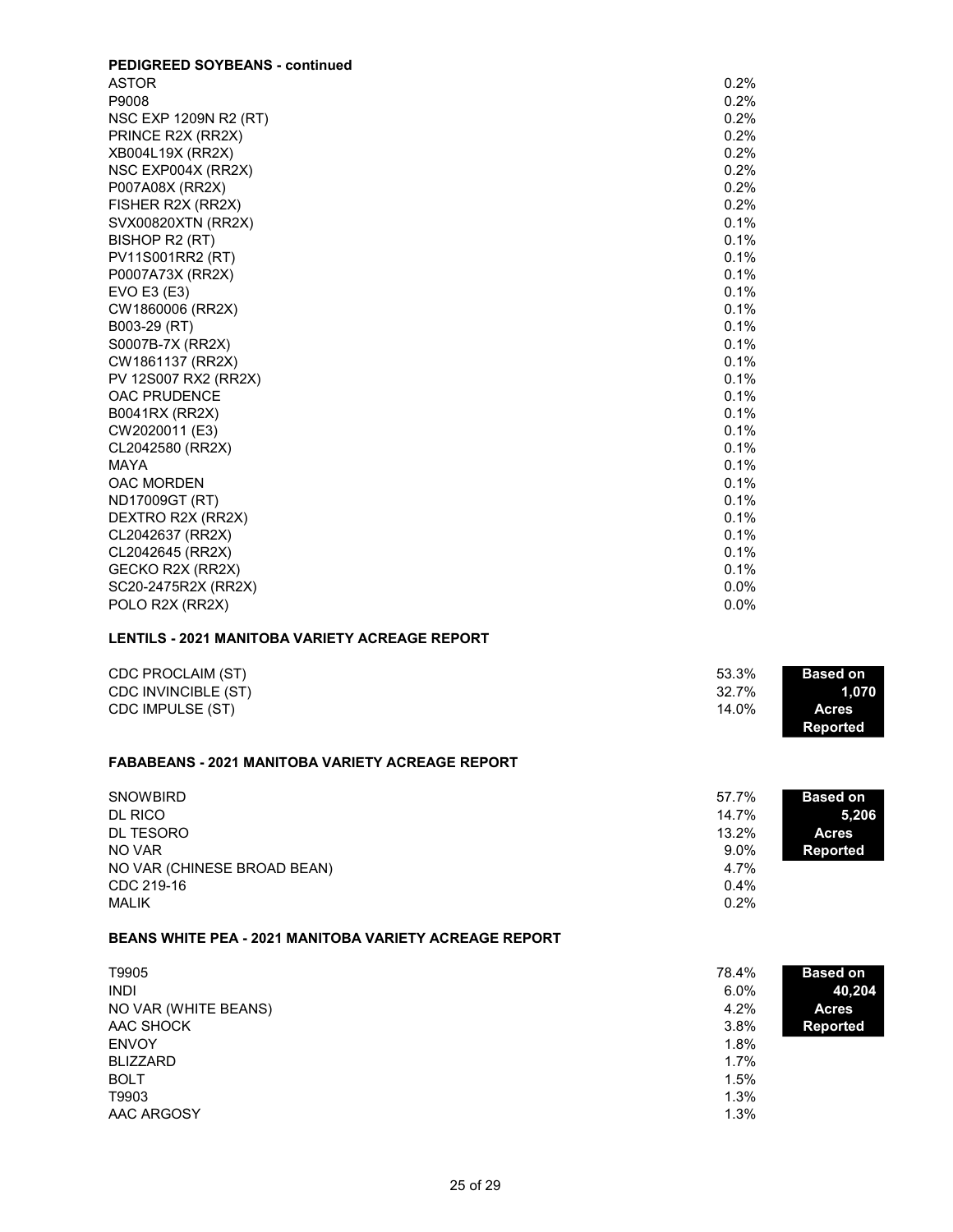## BEANS KIDNEY - 2021 MANITOBA VARIETY ACREAGE REPORT

| <b>PINK PANTHER</b>                                                  | 55.1%         | <b>Based on</b>        |
|----------------------------------------------------------------------|---------------|------------------------|
| <b>RED HAWK</b>                                                      | 22.7%         | 9,454                  |
| <b>RAMPART</b>                                                       | 11.5%         | <b>Acres</b>           |
| <b>LRK BIG RED</b>                                                   | 6.5%          | <b>Reported</b>        |
| <b>DYNASTY</b>                                                       | 1.8%          |                        |
| <b>MONTCALM</b>                                                      | 1.5%          |                        |
| <b>FOXFIRE</b>                                                       | 0.9%          |                        |
| <b>BEANS PINTO - 2021 MANITOBA VARIETY ACREAGE REPORT</b>            |               |                        |
| <b>VIBRANT</b>                                                       | 53.8%         | <b>Based on</b>        |
| <b>WINDBREAKER</b>                                                   | 33.7%         | 86,179                 |
| <b>SV6139GR</b>                                                      | 7.7%          | <b>Acres</b>           |
| NO VAR                                                               | 2.3%          | <b>Reported</b>        |
| <b>SV6533GR</b>                                                      | 1.2%          |                        |
| <b>MAVERICK</b>                                                      | 0.3%          |                        |
| <b>SUNDANCE</b>                                                      | 0.3%          |                        |
| <b>MONTERREY</b>                                                     | 0.2%          |                        |
| <b>BUSTER</b>                                                        | 0.2%          |                        |
| <b>COWBOY</b>                                                        | 0.2%          |                        |
| <b>CDC MARMOT</b>                                                    | 0.0%          |                        |
| <b>BEANS CRANBERRY - 2021 MANITOBA VARIETY ACREAGE REPORT</b>        |               |                        |
| <b>CRIMSON</b>                                                       | 51.5%         | <b>Based on</b>        |
| <b>CHIANTI</b>                                                       | 30.8%         | 6,352                  |
| NO VAR (CRANBERRY BEANS)                                             | 15.3%         | <b>Acres</b>           |
| <b>ETNA</b>                                                          | 2.4%          | <b>Reported</b>        |
| <b>BEANS BLACK - 2021 MANITOBA VARIETY ACREAGE REPORT</b>            |               |                        |
|                                                                      |               |                        |
|                                                                      |               |                        |
| <b>ECLIPSE</b>                                                       | 54.7%         | <b>Based on</b>        |
| <b>CDC BLACKSTRAP</b>                                                | 37.7%<br>7.0% | 27,846<br><b>Acres</b> |
| <b>BL BLACK TAILS</b><br>NO VAR (BLACK BEANS)                        | 0.6%          | <b>Reported</b>        |
| <b>BEANS OTHER DRY EDIBLE - 2021 MANITOBA VARIETY ACREAGE REPORT</b> |               |                        |
|                                                                      |               |                        |
| NO VAR (GREAT NORTHERN)                                              | 29.7%         | <b>Based on</b>        |
| <b>BERYL</b>                                                         | 26.2%         | 6,248                  |
| GN ARIES GN-5106                                                     | 18.7%         | <b>Acres</b>           |
| NO VAR (YELLOW)                                                      | 10.6%<br>5.1% | <b>Reported</b>        |
| NO VAR (PINK BEANS)<br>ROSETTA (PINK BEANS)                          | 4.4%          |                        |
| NO VAR (COLOURED BEANS)                                              | 3.8%          |                        |
| PINK FLOYD                                                           | 1.5%          |                        |
| <b>HEMP GRAIN - 2021 MANITOBA VARIETY ACREAGE REPORT</b>             |               |                        |
| <b>FINOLA</b>                                                        | 25.6%         |                        |
| X59                                                                  | 24.4%         | <b>Based on</b>        |
| CRS-1                                                                | 16.1%         | 6,131<br><b>Acres</b>  |
| <b>KATANI</b>                                                        | 13.8%         | <b>Reported</b>        |
| NO VAR                                                               | 7.6%          |                        |
| <b>GRANDI</b>                                                        | 5.3%          |                        |
| CFX-2                                                                | 3.8%          |                        |
| <b>CANDA</b><br><b>JOEY</b>                                          | 3.4%<br>0.0%  |                        |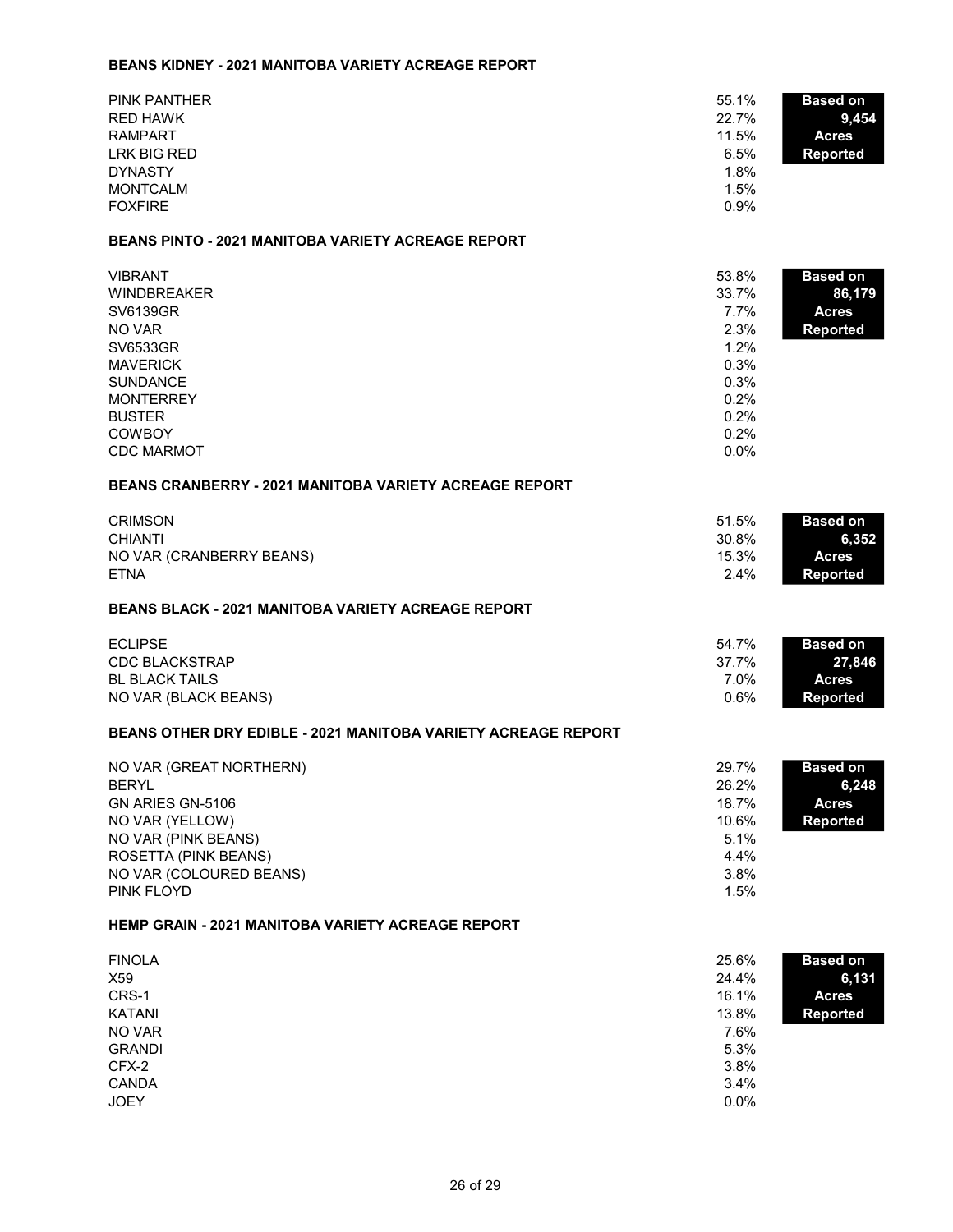#### ORGANIC HEMP GRAIN - 2021 MANITOBA VARIETY ACREAGE REPORT

| X59<br><b>FINOLA</b><br><b>CANMA</b><br>CRS-1                                                                                                                                                                                                                                                                            | 40.4%<br>40.1%<br>15.5%<br>4.0%                                                                                               | <b>Based on</b><br>1,412<br><b>Acres</b><br><b>Reported</b>  |
|--------------------------------------------------------------------------------------------------------------------------------------------------------------------------------------------------------------------------------------------------------------------------------------------------------------------------|-------------------------------------------------------------------------------------------------------------------------------|--------------------------------------------------------------|
| <b>CANARYSEED - 2021 MANITOBA VARIETY ACREAGE REPORT</b>                                                                                                                                                                                                                                                                 |                                                                                                                               |                                                              |
| <b>KEET</b><br><b>CANTATA</b><br><b>ELIAS</b><br>NO VAR<br>CDC CIBO<br><b>CDC CALVI</b><br><b>CANTATE</b>                                                                                                                                                                                                                | 36.4%<br>17.7%<br>17.0%<br>9.5%<br>8.8%<br>6.0%<br>4.6%                                                                       | <b>Based on</b><br>6,979<br><b>Acres</b><br><b>Reported</b>  |
| MILLET - PROSO - 2021 MANITOBA VARIETY ACREAGE REPORT                                                                                                                                                                                                                                                                    |                                                                                                                               |                                                              |
| NO VAR (PROSO)<br>NO VAR (RED)<br>HORIZON (WHITE)<br><b>CROWN</b><br>CERISE (RED)<br>DAWN (WHITE)<br>NO VAR (WHITE)                                                                                                                                                                                                      | 21.3%<br>18.3%<br>16.8%<br>16.8%<br>15.4%<br>7.8%<br>3.7%                                                                     | <b>Based on</b><br>11,083<br><b>Acres</b><br><b>Reported</b> |
| MILLET - FOXTAIL SEED - 2021 MANITOBA VARIETY ACREAGE REPORT                                                                                                                                                                                                                                                             |                                                                                                                               |                                                              |
| <b>GERMAN GOLDEN</b><br>NO VAR                                                                                                                                                                                                                                                                                           | 65.6%<br>34.4%                                                                                                                | <b>Based on</b><br>503<br><b>Acres</b><br><b>Reported</b>    |
| <b>COMMON ALFALFA SEED - 2021 MANITOBA VARIETY ACREAGE REPORT</b>                                                                                                                                                                                                                                                        |                                                                                                                               |                                                              |
| NO VAR<br><b>AC NORDICA</b><br><b>ALGONQUIN</b><br><b>PLATO</b><br><b>TRIADE</b><br>ML 2000<br><b>SATELLITE</b><br><b>INSTINCT</b><br><b>SANSAR</b><br><b>MATRIX</b><br>5301<br><b>RUNNER</b><br><b>LACTATOR</b><br><b>L447HD</b><br>CRENO<br>SEEDAR 60<br>PEDIGREED ALFALFA SEED - 2021 MANITOBA VARIETY ACREAGE REPORT | 69.1%<br>8.7%<br>5.7%<br>4.1%<br>2.3%<br>2.0%<br>1.9%<br>1.3%<br>0.9%<br>0.8%<br>0.7%<br>0.6%<br>0.6%<br>0.6%<br>0.5%<br>0.2% | <b>Based on</b><br>6,631<br><b>Acres</b><br><b>Reported</b>  |
| <b>ALGONQUIN</b><br><b>PLATO</b><br>NO VAR<br><b>OCTANE</b><br><b>DAKOTA</b>                                                                                                                                                                                                                                             | 8.2%<br>8.2%<br>7.1%<br>6.8%<br>6.0%                                                                                          | <b>Based on</b><br>8,666<br><b>Acres</b><br><b>Reported</b>  |

PICKSEED VISION 5.0% and 5.0% and 5.0% and 4.2%  $5301$   $4.2\%$  $\mathsf{RUGGED} \hspace{1.5cm} 3.7\%$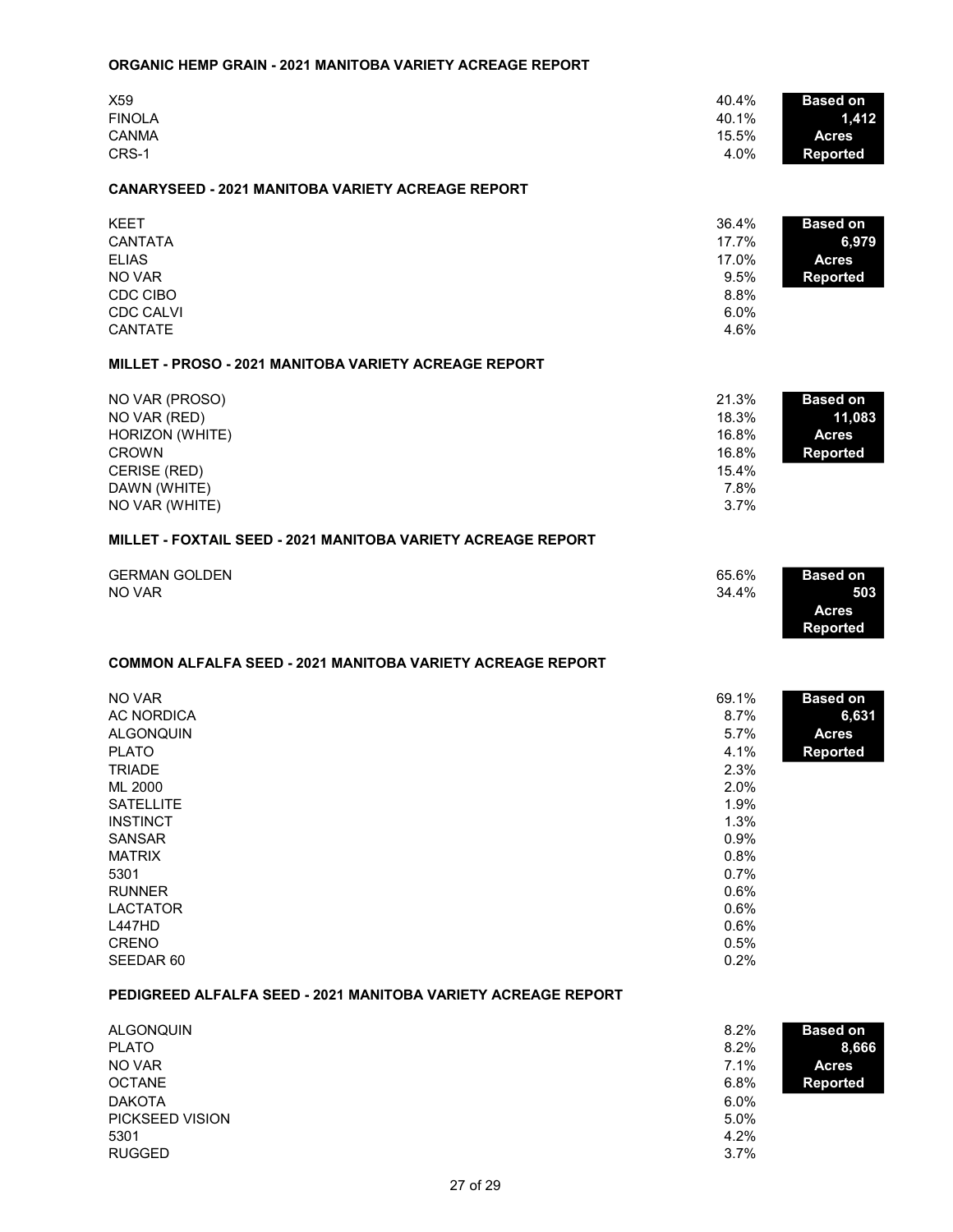#### PEDIGREED ALFALFA SEED - continued BARRICADE SLT 3.6% SATELLITE 3.4% PERFORMER 3.1% CIMARRON VL500 2.5% 2.5% 4020 MF  $\sim$  2.2%  $3010$  2.1%  $DYNAMO$  2.1%  $MAGNUM$   $7-WET$  2.0% PLANET  $\sim$  2.0% L447HD 160 1.9% FG 4S35  $\,$  1.8%  $\,$  $\blacksquare$ SUTTER  $\blacksquare$  1.7%  $2010$  and  $1.7\%$  $\,$  BARDINE  $\,$   $\,$  1.7%  $\,$ CWA112002 1.6% AC NORDICA 2008 12:00:00 12:00:00 13:00:00 13:00:00 13:00:00 13:00:00 13:00:00 13:00:00 13:00:00 13:00:00 13:0  $\mathsf{SW1403} \hspace{1.5mm}$  1.6%  $57Q53$  1.6% and  $1.6\%$  $AR-302$  and  $1.5\%$ ENDURANCE 1.5% and the state of the state of the state of the state of the state of the state of the state of the state of the state of the state of the state of the state of the state of the state of the state of the stat ALPHA 125 1.4%  $\sf{LADAK}$  and the contract of the contract of the contract of the contract of the contract of the contract of the contract of the contract of the contract of the contract of the contract of the contract of the contract of CANNELLE 95 1.1% ALEXIS 85 1.0% SIDEWINDER 1.0% and the state of the state of the state of the state of the state of the state of the state of the state of the state of the state of the state of the state of the state of the state of the state of the sta  $SANDITI$  0.9% PERFECTION 0.9% AAC TRUEMAN 6.8% and the state of the state of the state of the state of the state of the state of the state of the state of the state of the state of the state of the state of the state of the state of the state of the st DURANGO 65% 0.6%  $4030$  0.5% and  $0.5\%$  $11XXPO7$  33  $0.4\%$

#### TIMOTHY SEED PEDIGREED - 2021 MANITOBA VARIETY ACREAGE REPORT

| <b>RICHMOND</b>     | 13.7% | <b>Based on</b> |
|---------------------|-------|-----------------|
| <b>COMER</b>        | 11.7% | 8,067           |
| <b>CLIMAX</b>       | 11.6% | <b>Acres</b>    |
| <b>ATURO</b>        | 10.1% | Reported        |
| <b>COMTAL</b>       | 7.8%  |                 |
| <b>BARPENTA</b>     | 5.5%  |                 |
| <b>POLARKING</b>    | 4.3%  |                 |
| <b>ANJO</b>         | 4.0%  |                 |
| <b>PROMESSE</b>     | 3.7%  |                 |
| <b>OVATION</b>      | 3.5%  |                 |
| <b>SUMMER GRAZE</b> | 3.4%  |                 |
| <b>RASANT</b>       | 3.0%  |                 |
| <b>AC ALLIANCE</b>  | 2.8%  |                 |
| <b>PHLEWIOLA</b>    | 2.2%  |                 |
| <b>EXPRESS</b>      | 1.9%  |                 |
| <b>ITASCA</b>       | 1.8%  |                 |
| <b>KABA</b>         | 1.8%  |                 |
| <b>ERECTA</b>       | 1.6%  |                 |
| <b>BARFLEO</b>      | 0.9%  |                 |
| <b>PRESTO</b>       | 0.9%  |                 |
| <b>BARONAISE</b>    | 0.8%  |                 |
| <b>IMPACTOR</b>     | 0.7%  |                 |
| <b>ASKEL</b>        | 0.7%  |                 |
| <b>HORIZON</b>      | 0.6%  |                 |
| NO VAR              | 0.6%  |                 |
| <b>HOKUO</b>        | 0.5%  |                 |